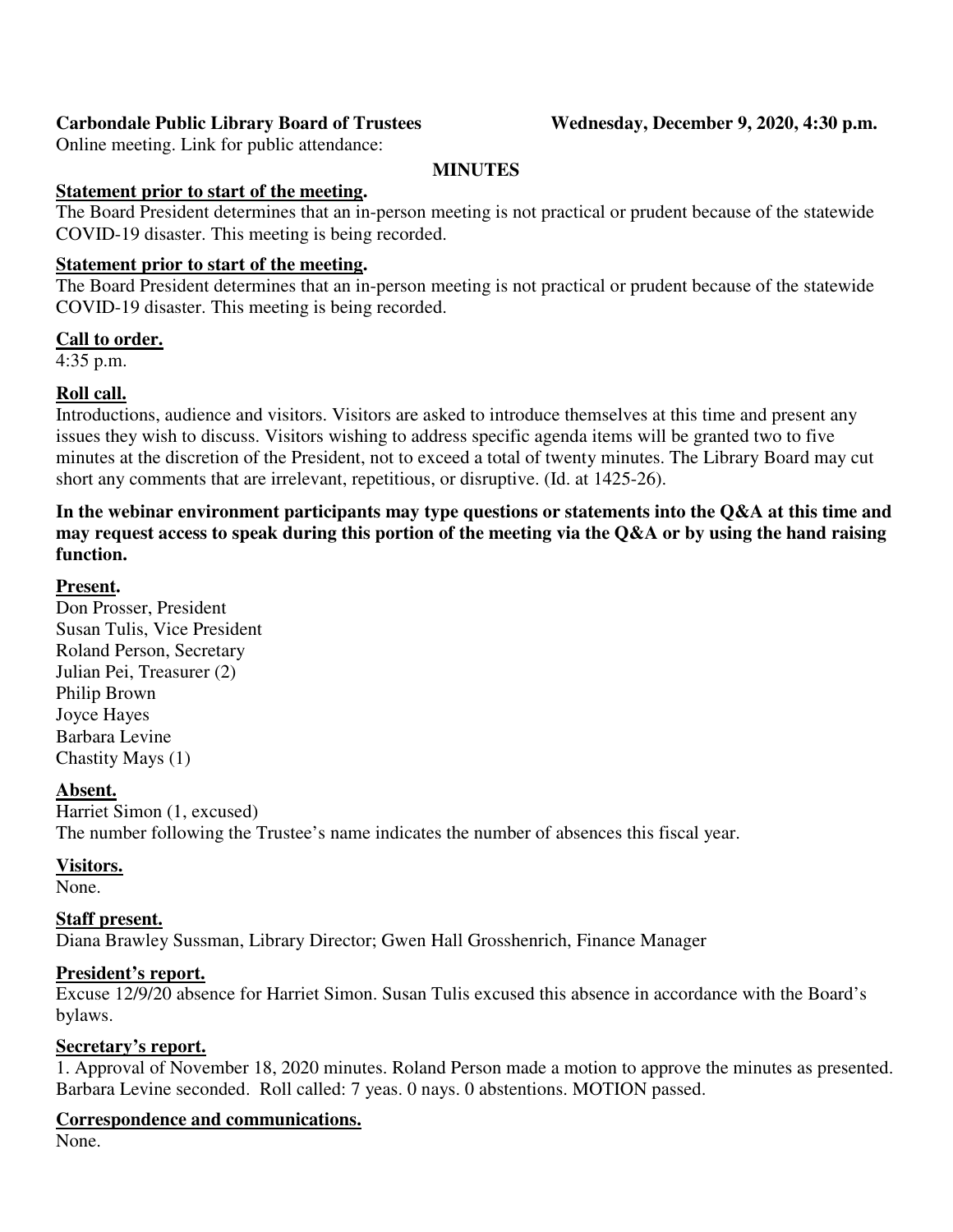# **Financial report.**

1. Approval of bills payable up to and including bills due December 16, 2020 to January 15, 2021. Joyce Hayes mad a motion to pay the bills. Barbara Levine seconded. Roll called: 7 yeas. 0 nays. 0 abstentions. MOTION passed.

2. Acceptance of the financial report for November 2020. The Finance Manager reported that about half of our property tax revenue has arrived. Philip Brown made a motion to accept the financial report. Roland Person seconded. Roll called: 7 yeas. 0 nays. 0 abstentions. MOTION passed.

# **Librarian's report.**

1. Building and grounds maintenance. Nothing of note.

2. Per Capita Grant requirement: Discussion of Serving Our Public Appendices B-K. Discussion revealed that the Board's bylaws should include correspondence and communication in listed agenda items (which is done in practice), as well as a timeline for periodic review. Our Collection Management Policy needs to be reviewed, and an explicit statement about intellectual freedom should be added. 3. Review and acceptance of dates closed for 2021. Roland Person moved to accept the dates closed for 2021. Joyce Hayes seconded. seconded. Roll called: 7 yeas. 0 nays. 0 abstentions. MOTION passed. 4. Review and acceptance of board meeting dates for 2021. Barbara Levine moved to accept the board meeting dates for 2021. Chastity Mays seconded. Roll called: 7yeas. 0 nays. 0 abstentions. MOTION passed. 5. Extend COVID leave policy through 2021. COVID sick leave and COVID EFMLA have not yet been extended by the legislature. Both forms of leave were implemented in 2020. The Board discussed continuing to offer these forms of leave, as written, in 2021. Roland Person made a motion to continue with COVID sick leave in 2021. Joyce Hayes seconded. Roll called: 7 yeas. 0 nays. 0 abstentions. MOTION passed. Philip Brown made a motion to roll over unused COVID sick time from 2020 for use in 2021. Julian Pei seconded. Roll called: 7 yeas. 0 nays. 0 abstentions. MOTION passed. Roland Person made a motion to continue to offer EFMLA. Susan Tulis seconded. Roll called: 7 yeas. 0 nays. 1 abstentions. MOTION passed. Roland Person made a motion to roll over unused EFMLA from 2020 for use in 2021. Julian Pei seconded. Roll called: 8 yeas. 0 nays. 0 abstentions. MOTION passed.

6. Other. The library is now open for computer use by appointment only. The City Council and Mayor thanked the library board at both levy meetings for not raising the levy. The Library Board chose not to raise the levy for FY22 in consideration of the economic crisis posed by the pandemic.

# **Committee reports.**

None.

**Unfinished business.** 

None.

# **New business.**

Roland Person noted that staff have done a fantastic job with continuing adapted programs.

# **Other.**

1. Patron behavior. None.

# **Adjournment.**

Adjourned at 5:21 p.m.

Respectfully submitted:

Roland Person, Secretary Prepared by: Diana Brawley Sussman, Library Director

Board Meetings for 2021. All meetings will take place in the Public Library meeting room at 4:30 p.m. unless taking place online due to a state of emergency. Agenda and link posted at

https://carbondalepubliclibrary.org/aboutus/board-of-trustees/upcoming-board-meeting-agenda/ . January 13, February 10, March 10, April 14, May 12, June 9, July 14, August 11, September 8, October 13, November 10, December 8, 2021.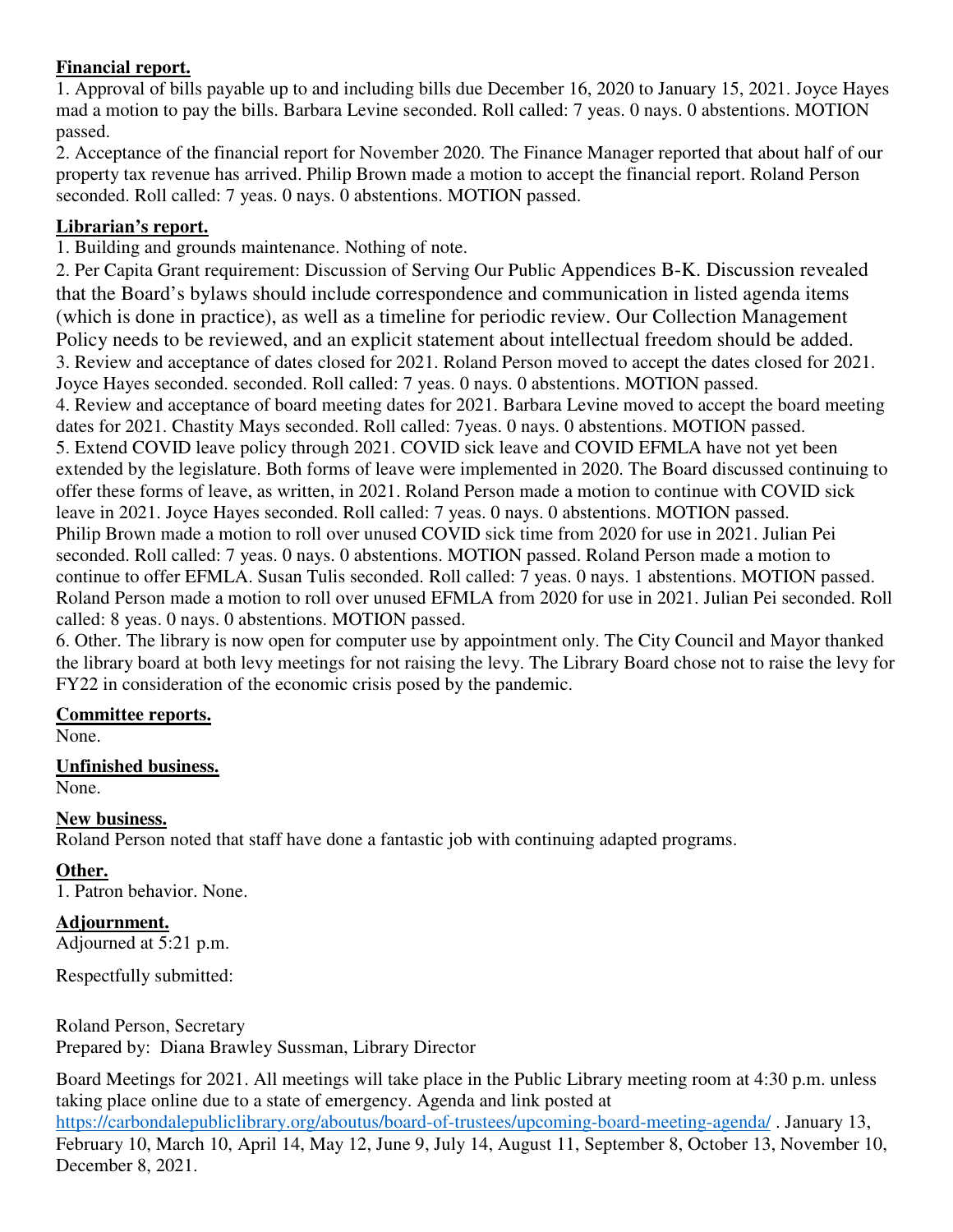# Carbondale Public Library Board of Trustees Wednesday, January 13, 2021, 4:30 p.m.

Online meeting. Link for public attendance:

https://us02web.zoom.us/j/85459707770?pwd=MEk4STB4dGlhdkdNTXNIbzUrZnNWZz09 Passcode: 852584. Link is also available at https://carbondalepubliclibrary.org/aboutus/board-oftrustees/upcoming-board-meeting-agenda/ For telephone access dial: 1-312-626-6799. Webinar ID: 854 5970 7770. Password: 852584.

# **MINUTES**

# **Statement prior to start of the meeting.**

The Board President determines that an in-person meeting is not practical or prudent because of the statewide COVID-19 disaster. This meeting is being recorded.

# **Call to order.**

4:30 p.m.

# **Roll call.**

Introductions, audience and visitors. Visitors are asked to introduce themselves at this time and present any issues they wish to discuss. Visitors wishing to address specific agenda items will be granted two to five minutes at the discretion of the President, not to exceed a total of twenty minutes. The Library Board may cut short any comments that are irrelevant, repetitious, or disruptive. (Id. at 1425-26).

**In the webinar environment participants may type questions or statements into the Q&A at this time and may request access to speak during this portion of the meeting via the Q&A or by using the hand raising function.** 

# **Present.**

Don Prosser, President Susan Tulis, Vice President Roland Person, Secretary Julian Pei, Treasurer (2) Philip Brown Joyce Hayes Barbara Levine Chastity Mays (1)

# **Absent.**

Harriet Simon (2 excused) The number following the Trustee's name indicates the number of absences this fiscal year.

# **Visitors.**

None.

# **Staff present.**

Diana Brawley Sussman, Library Director; Gwen Hall Grosshenrich, Finance Manager

# **President's report.**

Harriet Simon's absence was excused by Board President Don Prosser in accordance with the board's bylaws.

### **Secretary's report.**

1. Approval of December 9, 2020 minutes. Barbara Levine moved to approve with minor edits. Susan Tulis seconded. Roll called. Roll called: 8 yeas. 0 nays. 0 abstentions. MOTION passed.

# **Correspondence and communications.**

None.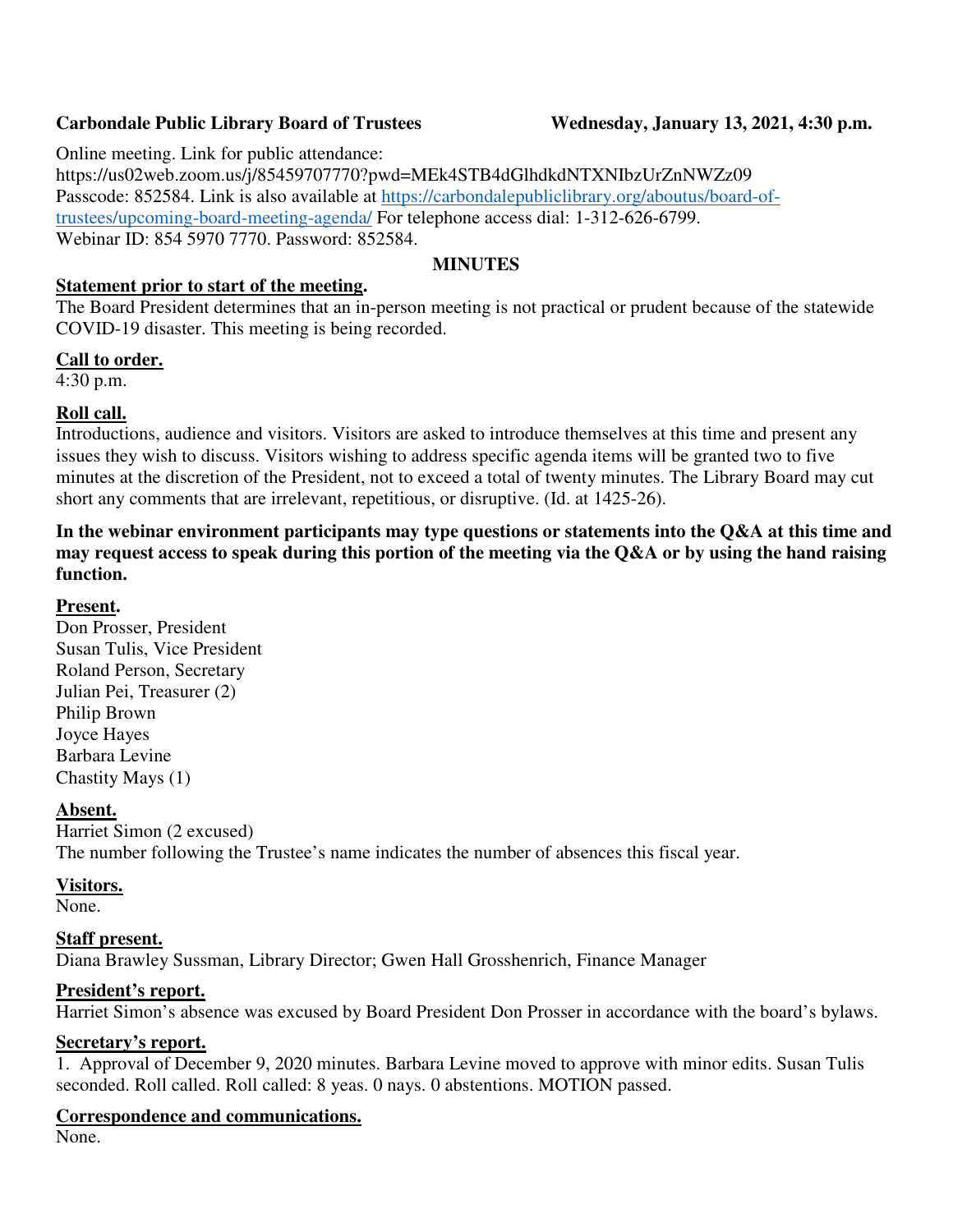# **Financial report.**

1. Approval of bills payable up to and including bills due January16, 2021 to February 15, 2021. Roland Person moved to approve the bills payable. Julian Pei seconded. Roll called: 8 yeas. 0 nays. 0 abstentions. MOTION passed.

2. Acceptance of the financial report for December 2020. We received another \$400,000 in property taxes this month and still have about \$140,000 left to receive. Julian Pei moved to accept the financial report. Joyce Hayes seconded. Roll called: 8 yeas. 0 nays. 0 abstentions. MOTION passed.

# **Librarian's report.**

1. Building and grounds maintenance. Our Maintenance Manager is speaking with Ameren about reducing our energy consumption. The boiler is inefficient. The Board asked about solar and whether or not it would be cost effective. We are always keeping eyes open for grants that might make solar installation affordable.

2. Review and acceptance of investment policy. Roland Person moved to renew the policy as is. Joyce Hayes seconded. Roll called: 8 yeas. 0 nays. 0 abstentions. MOTION passed.

3. Approval of Chief Financial Officers. Julian Pei moved to maintain current appointments as specified in the policy. Barbara Levine seconded. Roll called: 8 yeas. 0 nays. 0 abstentions. MOTION passed.

4. Review of executive session minutes. Roland Person moved to keep executive session minutes closed. Susan Tulis seconded. Roll called: 8 yeas. 0 nays. 0 abstentions. MOTION passed.

5. Review and acceptance of bylaws. Philip Brown moved to approve the Bylaws with proposed amendments and one correction. Chastity Mays seconded. Roll called: 8 yeas. 0 nays. 0 abstentions. MOTION passed. 6. Other. The board discussed COVID restrictions. The Emergency Planning Committee will meet. Susan Tulis and the Director both encouraged Trustees to attend the ILA Legislative Meetup.

# **Committee reports.**

# **Unfinished business.**

# **New business.**

# **Other.**

1.Patron behavior. None.

2. Roland said that he is impressed with the activities the staff are doing. He is amazed by their programs and participation numbers. The Board agrees.

# **Adjournment.**

The meeting adjourned at 5:08 p.m.

Respectfully submitted:

Roland Person, Secretary Prepared by: Diana Brawley Sussman, Library Director

Board Meetings for 2021. All meetings will take place in the Public Library meeting room at 4:30 p.m. unless taking place online due to a state of emergency. Agenda and link posted at

https://carbondalepubliclibrary.org/aboutus/board-of-trustees/upcoming-board-meeting-agenda/ . January 13, February 10, March 10, April 14, May 12, June 9, July 14, August 11, September 8, October 13, November 10, December 8, 2021.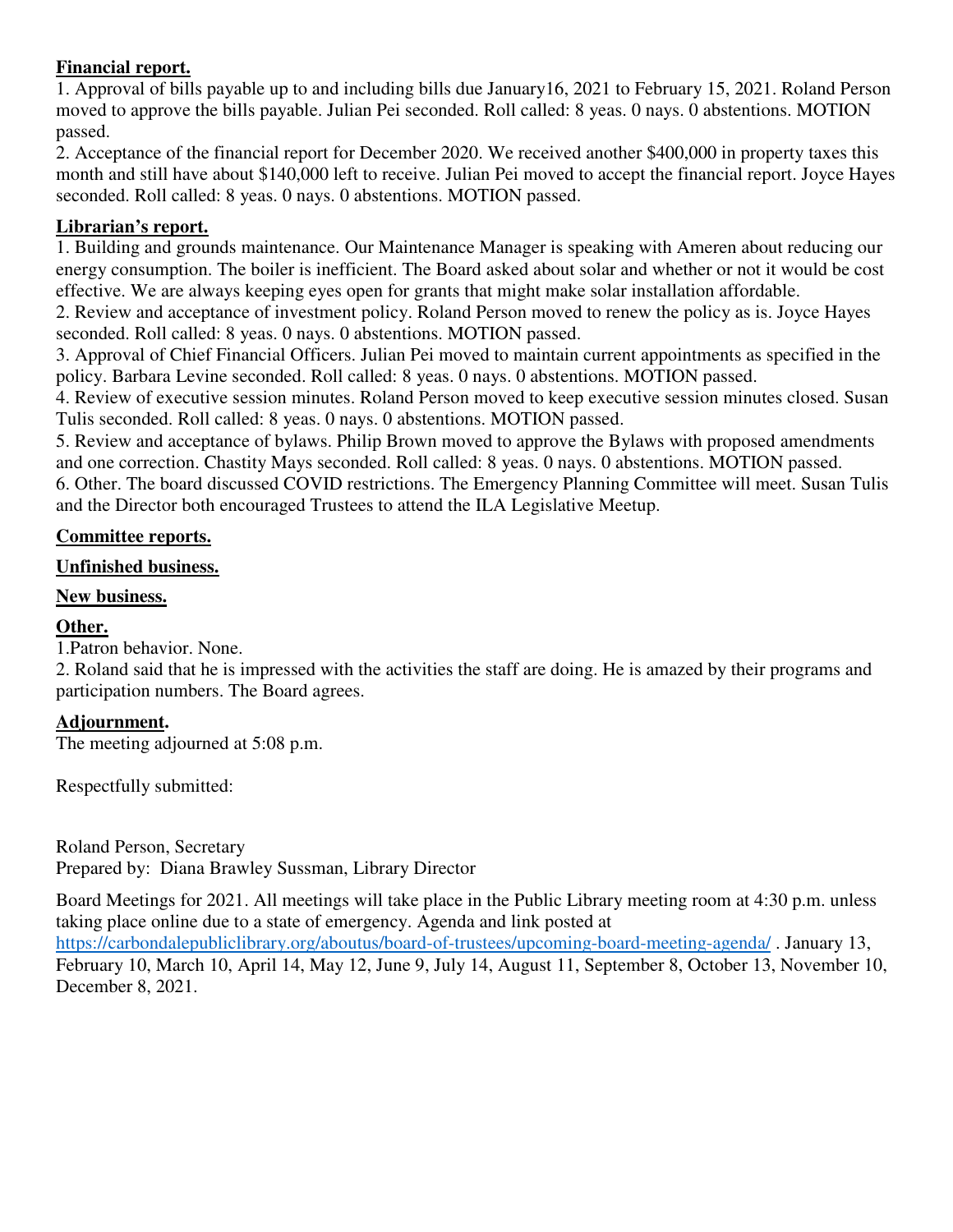# Carbondale Public Library Board of Trustees Wednesday, February 10, 2021, 4:30 p.m.

Online meeting. Link for public attendance shared on agenda.

#### **MINUTES**

### **Statement prior to start of the meeting.**

The Board President determines that an in-person meeting is not practical or prudent because of the statewide COVID-19 disaster. This meeting is being recorded.

#### **Call to order.**

4:30 p.m.

### **Roll call.**

Introductions, audience and visitors. Visitors are asked to introduce themselves at this time and present any issues they wish to discuss. Visitors wishing to address specific agenda items will be granted two to five minutes at the discretion of the President, not to exceed a total of twenty minutes. The Library Board may cut short any comments that are irrelevant, repetitious, or disruptive. (Id. at 1425-26).

**In the webinar environment participants may type questions or statements into the Q&A at this time and may request access to speak during this portion of the meeting via the Q&A or by using the hand raising function.** 

### **Present.**

Don Prosser, President Susan Tulis, Vice President Roland Person, Secretary Julian Pei, Treasurer (2) Philip Brown Joyce Hayes Barbara Levine Chastity Mays (1)

### **Absent.**

Harriet Simon (3 excused) The number following the Trustee's name indicates the number of absences this fiscal year.

### **Visitors.**

None.

### **Staff present.**

Diana Brawley Sussman, Library Director; Gwen Hall Grosshenrich, Finance Manager

### **President's report.**

### **Secretary's report.**

1. Approval of January 13, 2021 minutes. Susan Tulis made a motion to accept the minutes with minor corrections. Philip Brown seconded. Roll called: 8 yeas. 0 nays. 0 abstentions. MOTION passed.

### **Correspondence and communications.**

None.

# **Financial report.**

1. Approval of bills payable up to and including bills due February16, 2021 to March 15, 2021. Barbara Levine made a motion to pay the bills. Joyce Hayes seconded. Roll called: 8 yeas. 0 nays. 0 abstentions. MOTION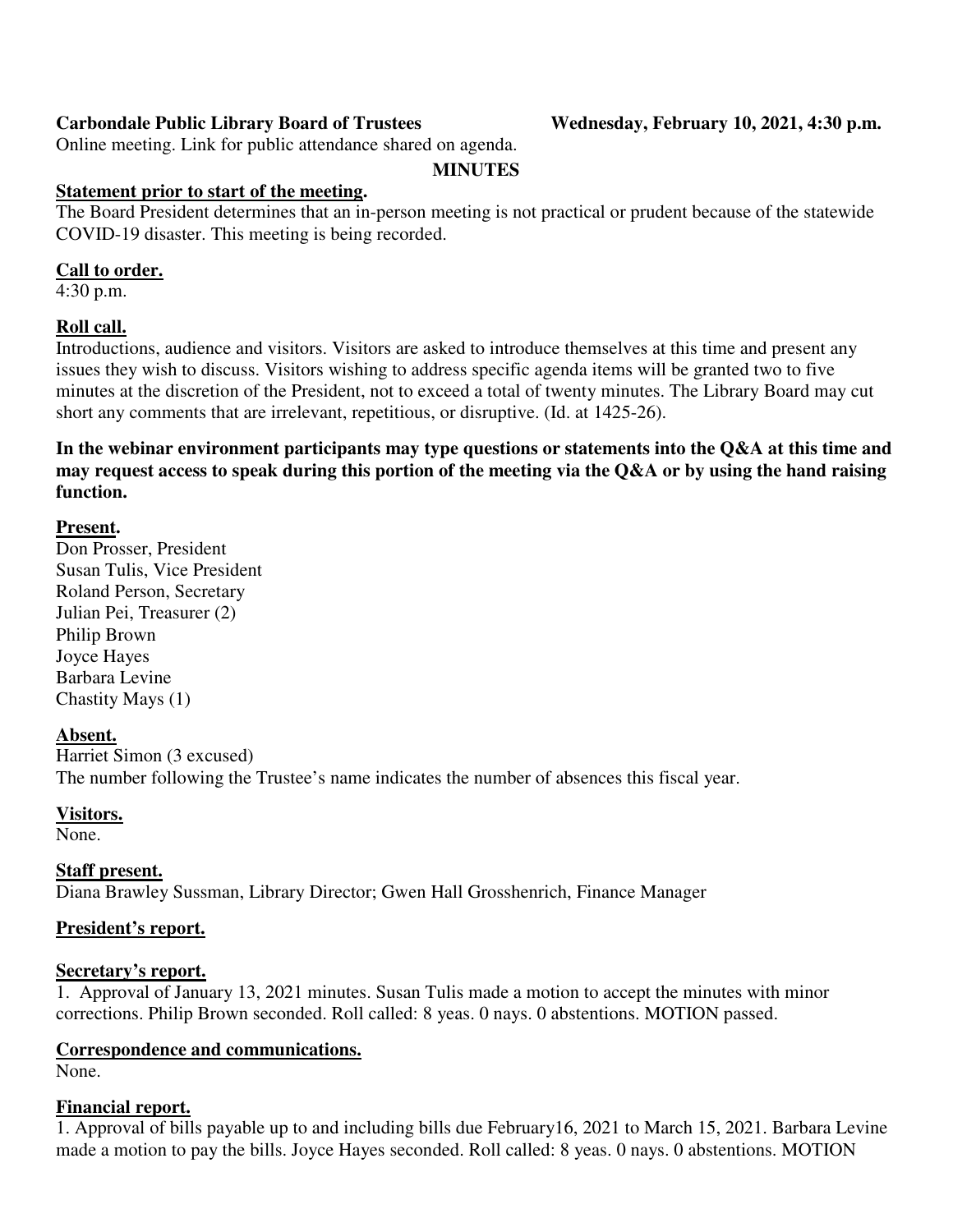passed.

2. Acceptance of the financial report for January 2021. Discussed temporary petty cash deficit. Barbara Levine moved to accept the financial report. Susan Tulis seconded. Roll called: 8 yeas. 0 nays. 0 abstentions. MOTION passed.

3. Acceptance of the final FY22 budget. Only minor adjustments were made to the final FY22 budget in comparison to the preliminary budget passed in October. Discussed reduced interest from Illinois Funds due to the bond market. Added a \$5,000 grant to the FY21 anticipated revenue and expenses. The board suggested minor grammatical corrections to the narrative report. Philip Brown moved to accept the FY22. Joyce Hayes seconded. Roll called: 8 yeas. 0 nays. 0 abstentions. MOTION passed.

# **Librarian's report.**

1. Building and grounds maintenance. The drains backed up in restrooms; the city came to vacuum out the manholes. Josh Fenton has refinished the wooden handrails along the ramps, stairs, and balcony. We are researching the possibility of putting solar on the Brush and/or main buildings, to determine the affordability of such a project. Ameren will cover a portion of the cost of a new boiler; we are awaiting estimates to determine cost.

2. COVID-19 procedures. The library is open by appointment. The board agrees that this arrangement can continue until staff have been vaccinated and developed some immunity. They see no need for a February Emergency Policy meeting, but the Director can call a meeting if anything changes. Susan Tulis reported that Morris Library is open at SIU, though their stacks are closed. They are having difficulty with mask compliance and keeping people away from closed stacks.

3. Other. Discussed the Mentorship Project, a multi-community project in partnership with Carbondale United to provide resources to youth at risk of exposure to violence. An Illinois Humanities grant will cover a portion of costs, and additional grant applications are in process with Healing Illinois and The Rotary Club Foundation.

# **Committee reports.**

1. Approval of the January 19, 2021 Emergency Policy Committee minutes. Don Prosser made a motion to approve these minutes with minor grammatical corrections. Susan Tulis seconded. Roll called: 8 yeas. 0 nays. 0 abstentions. MOTION passed.

# **Unfinished business.**

None.

#### **New business.**  None.

**Other.**  1. Patron behavior. None.

# **Adjournment.**

Adjourned at 5:10 Respectfully submitted:

Roland Person, Secretary Prepared by: Diana Brawley Sussman, Library Director

Board Meetings for 2021: All meetings will take place in the Public Library meeting room at 4:30 p.m. unless taking place online due to a state of emergency. Agenda and link posted at https://carbondalepubliclibrary.org/aboutus/board-of-trustees/upcoming-board-meeting-agenda/ . January 13, February 10, March 10, April 14, May 12, June 9, July 14, August 11, September 8, October 13, November 10, December 8, 2021.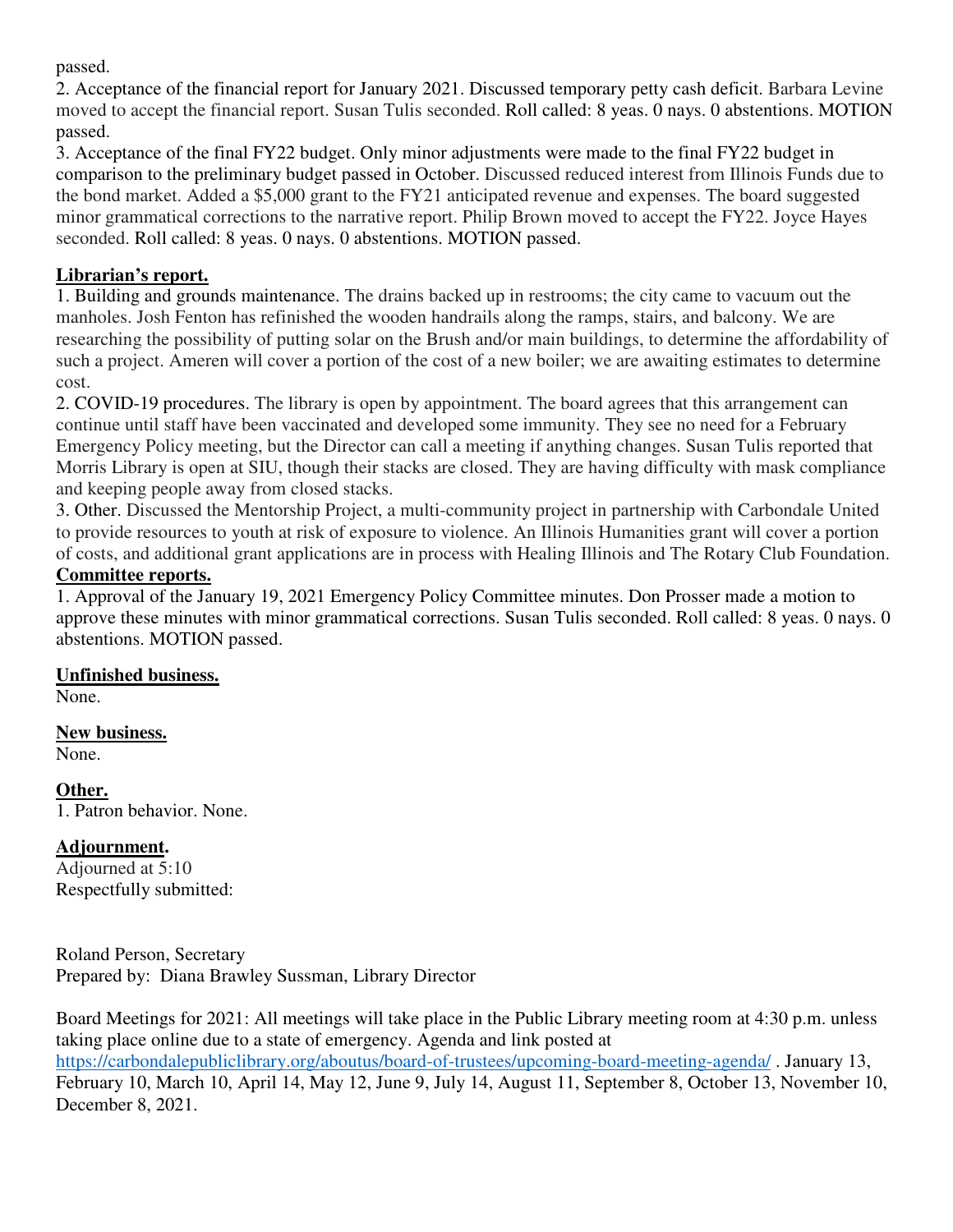# **Foreign Fire Minutes**

### **Special Meeting: Remote Access**

# **12/09/2020**

Call to Order 9:00 AMAttendees

Chief Hertz, Seger, Mallady, Earll, Greathouse, Garza, Young

Guests: None

#### **New Business**

■ Purchase- New clothes washer and dryer for Station #1. Motion by Young, 2<sup>nd</sup> by Earll. (7-0) Item passes.

**Adjourn at 9:06 AM**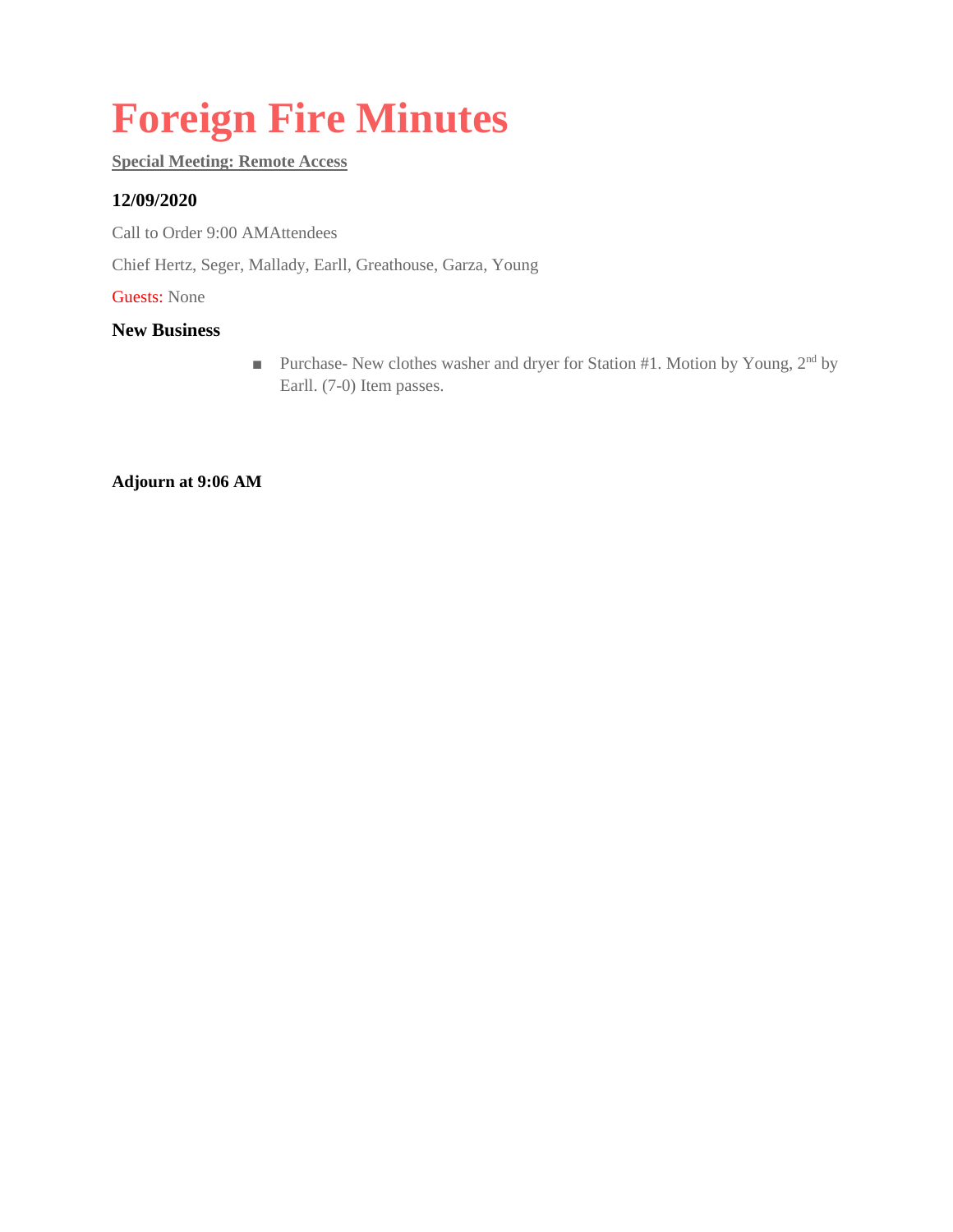

# Non-Bargaining Unit Employees Personnel Board Meeting August 28, 2019

The City of Carbondale's Non-Bargaining Unit Employees (NBUE) Personnel Board held a regular meeting on Wednesday, August 28, 2019, in Conference Room 103 of the Civic Center, 200 S. Illinois Avenue.

#### **1. Call to Order**

The meeting was called to order at 2:04 pm by Chair Dave Chamness

### **2. Roll Call**

Present: Jarin Dunnigan, Dave Chamness, Chuck Vaught, Arnold Taylor, Corey Cawthon and Christina Kuhns

Also Present: Tara Brown

#### **3. Approval of Minutes**

Motion was made to approve the minutes by Chuck Vaught and second by Dave Chamness. VOTE: All approved; Motion passed.

#### **4. Old Business**

#### A. **Member Elections**

a. NBUE Members

Corey Cawthon was voted into the open elected position previous held by Amber Ronketto. Dave Chamness made the motion to vote Christina Kuhns into the appointed positon previously held by Mrs. Kuhns. Chuck Vaught second the motion. VOTE: All approved; Motion passed.

- b. Vice-Chairman Chuck Vaught nominated Dave Chamness for the Vice-Chairman positon. No other nominations received. Dave Chamness accepted the nomination to serve as Vice-Chairman. VOTE: All approved.
- c. Chairman Dave Chamness nominated Jarin Dunnigan to remain in the Chairman position. No other nominations received. Jarin Dunnigan accepted the nomination to serve as Chairman. VOTE; All approved.

Chuck Vaught noted that Gary Williams mentioned the make-up of the NBUE board. Gary Williams wanted representation from all departments within the City. Christina Kuhns asked if Gary Williams wanted representation from all departments or divisions. Christina Kuhns noted that the Board is well versed by adding Corey Cawthon. Tara Brown informed Corey Cawthon that he would receive the Open Meeting Act training to complete and forward the Certificate to the Human Resource office.

#### B. **Mayor Appointed Member**

Board reviewed the NBUE by-laws in reference to the qualifications for appointing a citizen from the community. The Board members noted that they must be a citizen within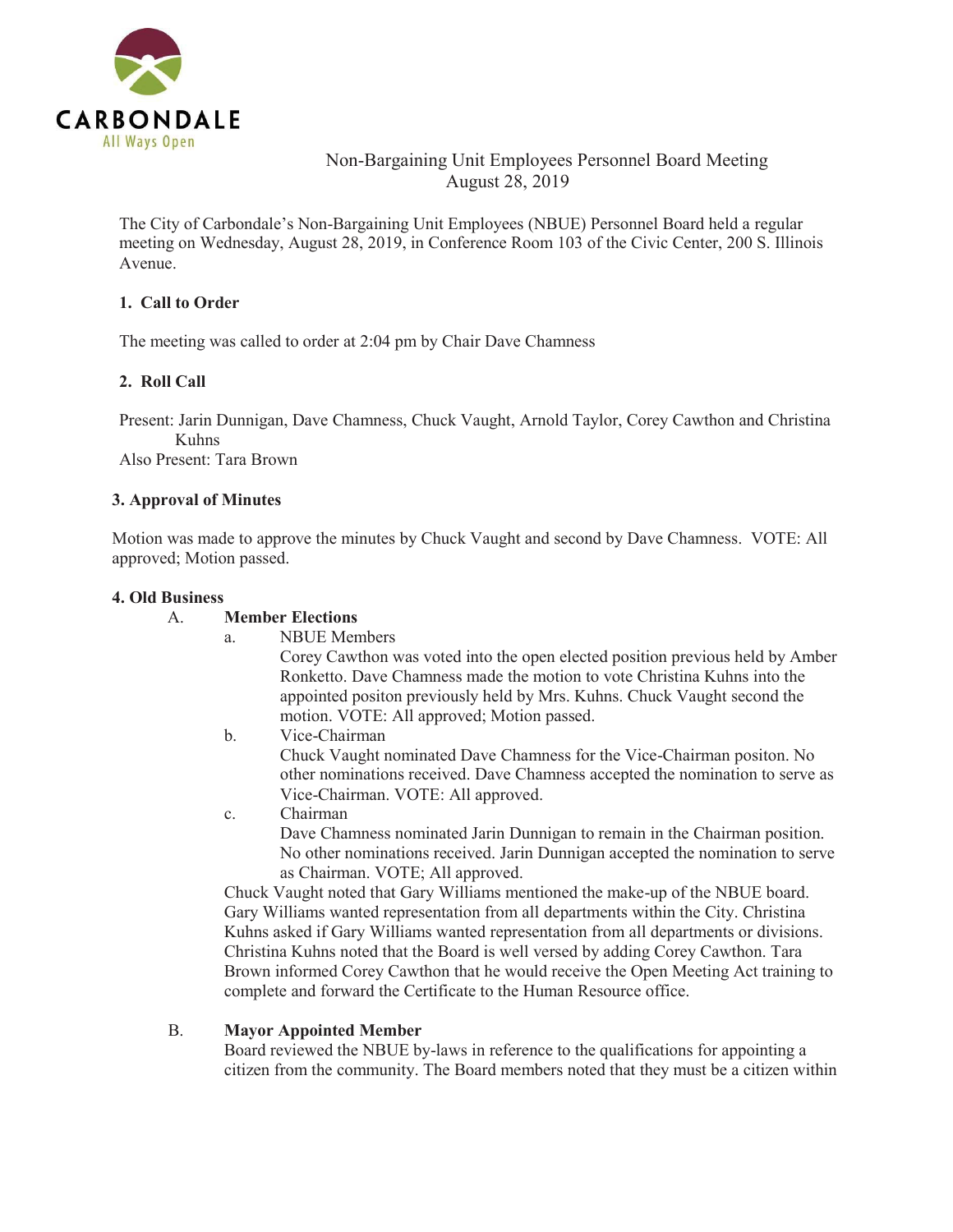the Carbondale Community and discussed potential citizens that might have interest in Employees Personnel Board Meeting August 28, 2019 - Page 2

being a member of NBUE board. The Board asked Tara Brown to check with the Mayor to see if he has anyone in mind for the appointed positon or if the Mayor would like recommendations from the Board.

#### C. **Employee Handbook**

The Board members reviewed each page of the handbook and made corrections up to page 12. The Board agreed to meet next month to review the remaining pages of the handbook.

#### D. **Longevity**

The Board noted that the City Manager referenced incorporating longevity pay for nonbargaining employees. Jarin Dunnigan stated that the City Manager should consider reviewing all pay grades. Dave Chamness noted that grades 8 & 9 should be reconsidered because they have a higher pay range. Chuck Vaught noted that this will create separate classes. The Board ask Tara Brown to get a copy of the longevity report that the City Manager requested from finance in reference to the cost to incorporate longevity pay increases.

#### **5. New Business**

#### **6. Public Comments & Questions**

#### **7. Announcements**

Next meeting will be held September 26, 2019 at 2:00 pm

 $\mathcal{L}_\text{max}$  and the contract of the contract of the contract of the contract of the contract of the contract of

#### **8. Adjournment**

Motion was made to adjourn the meeting by Dave Chamness and seconded by Jarin Dunnigan. Meeting adjourned at 3:50pm

Submitted by: Tara Brown, HR Manager

Approved by the Board: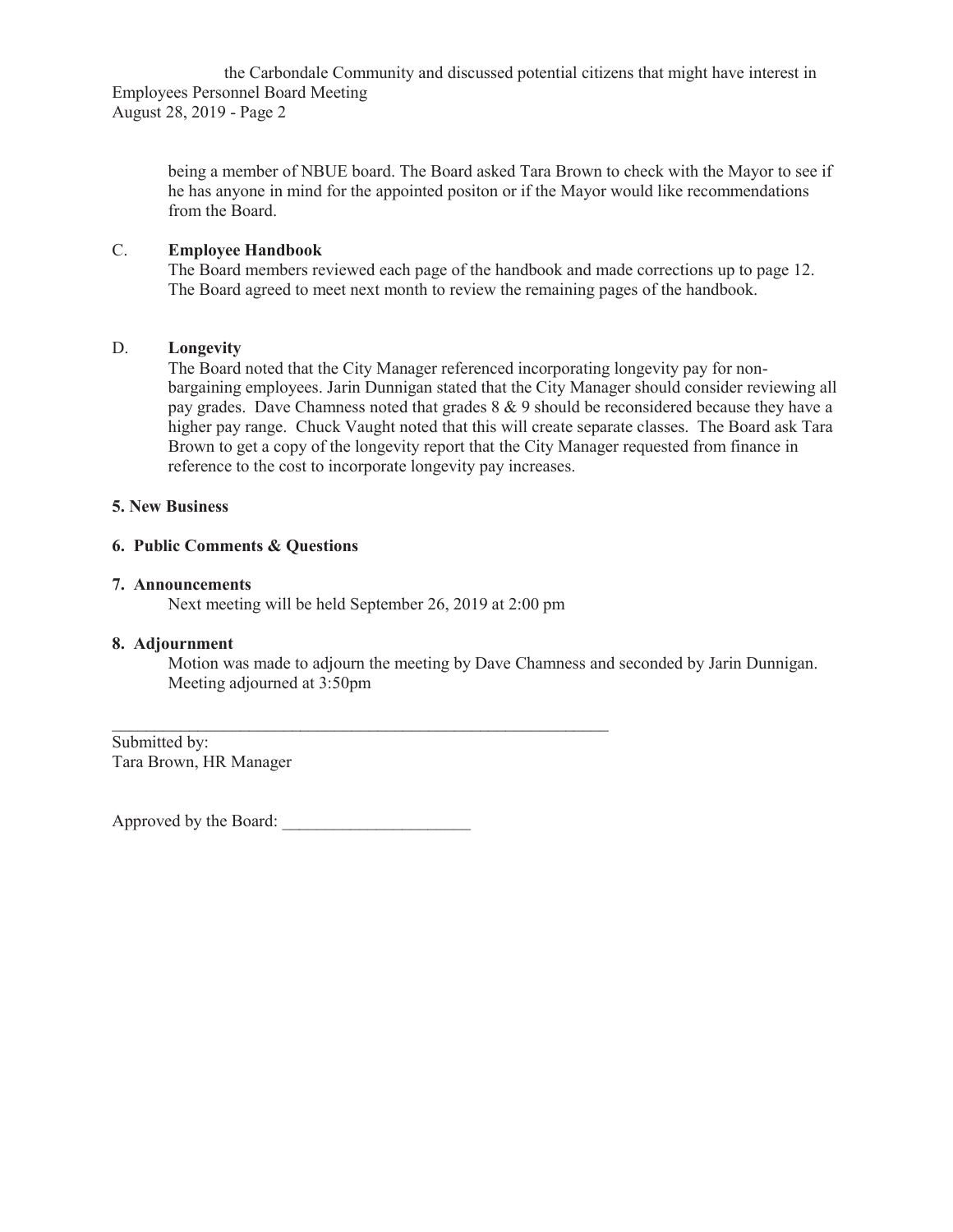

# Non-Bargaining Unit Employees Personnel Board Meeting September 26, 2019

The City of Carbondale's Non-Bargaining Unit Employees (NBUE) Personnel Board held a regular meeting on Thursday, September 26, 2019, in Conference Room 103 of the Civic Center, 200 S. Illinois Avenue.

#### **1. Call to Order**

The meeting was called to order at 2:00 pm by Chair Jarin Dunnigan

### **2. Roll Call**

Present: Jarin Dunnigan, Dave Chamness, Chuck Vaught, Arnold Taylor, Corey Cawthon and Christina Kuhns

Also Present: Tara Brown and Brandon Woudenberg

#### **3. Approval of Minutes**

Jarin Dunnigan noted that the Dave Chamness made the comment in reference to pay grades 8 and 9 under longevity. Dave Chamness noted that New Business was not New Business, Old Business should be number 4 and New Business on, should be renumbered.

Motion was made to approve the minutes with corrections by Dave Chamness and second by Jarin Dunnigan. VOTE: All approved; Motion passed.

#### **3. Old Business**

#### **A. Employee Handbook**

The Board members reviewed each page of the handbook and made corrections up to page 19. The Board agreed to meet next month to review the remaining pages of the handbook.

#### **B. Longevity**

The Board members would like the information that Jeff Davis gathered in reference to longevity for employees at 5, 15 and 20 years.

#### **4. New Business**

#### **5. Public Comments & Questions**

Christina Kuhns wanted to know how can she present requests or comments from non-bargaining employees. The board members noted that Christina Kuhns could put the items on the agenda for discussion or have the employees to attend the meetings.

#### **6. Announcements**

Next meeting will be held October 24, 2019 at 2:00 pm

#### **7. Adjournment**

Motion was made to adjourn the meeting by Dave Chamness and seconded by Chuck Vaught.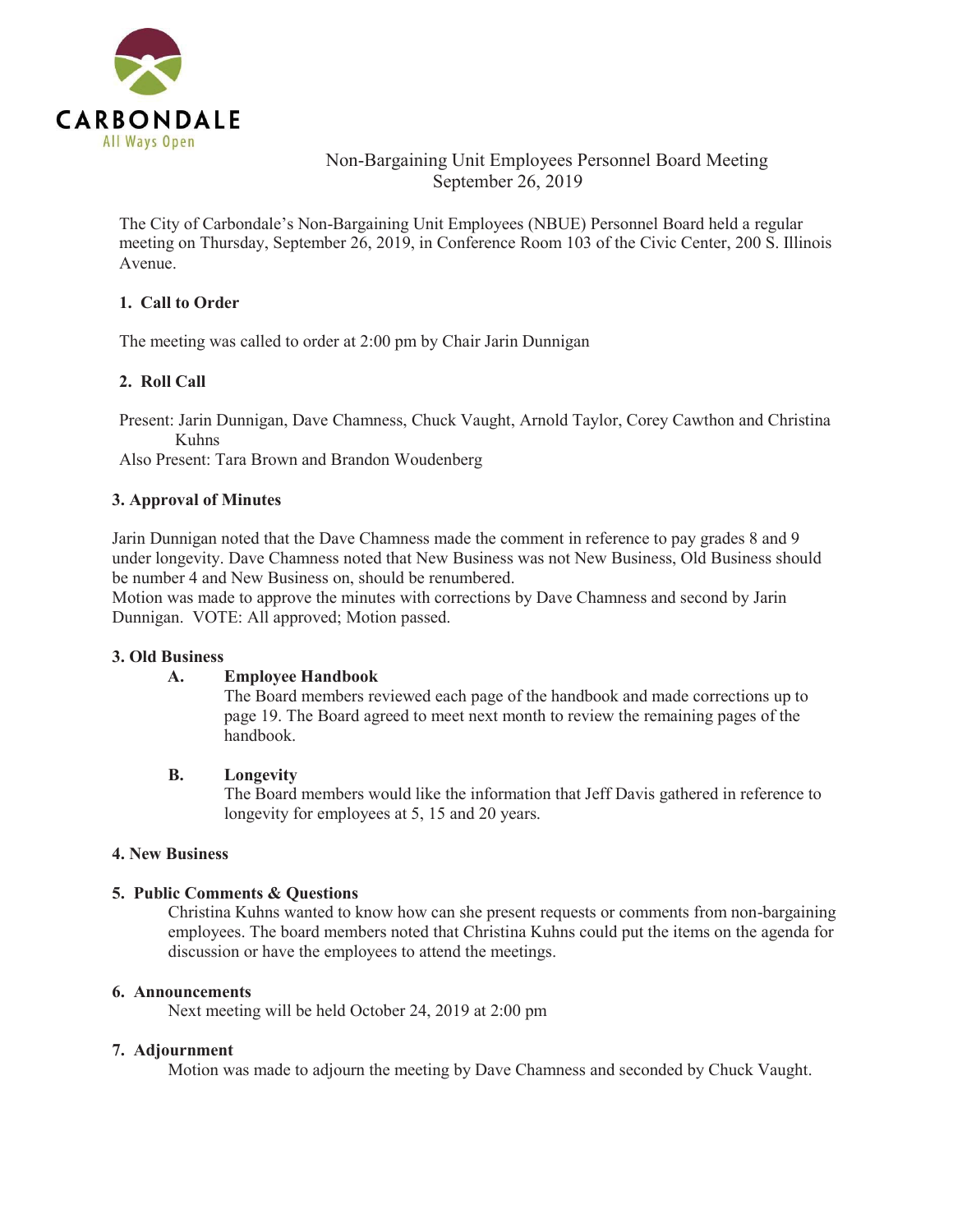Meeting adjourned at 3:52pm

Submitted by: Tara Brown, HR Manager

Approved by the Board:

 $\mathcal{L}_\text{max}$  and  $\mathcal{L}_\text{max}$  and  $\mathcal{L}_\text{max}$  and  $\mathcal{L}_\text{max}$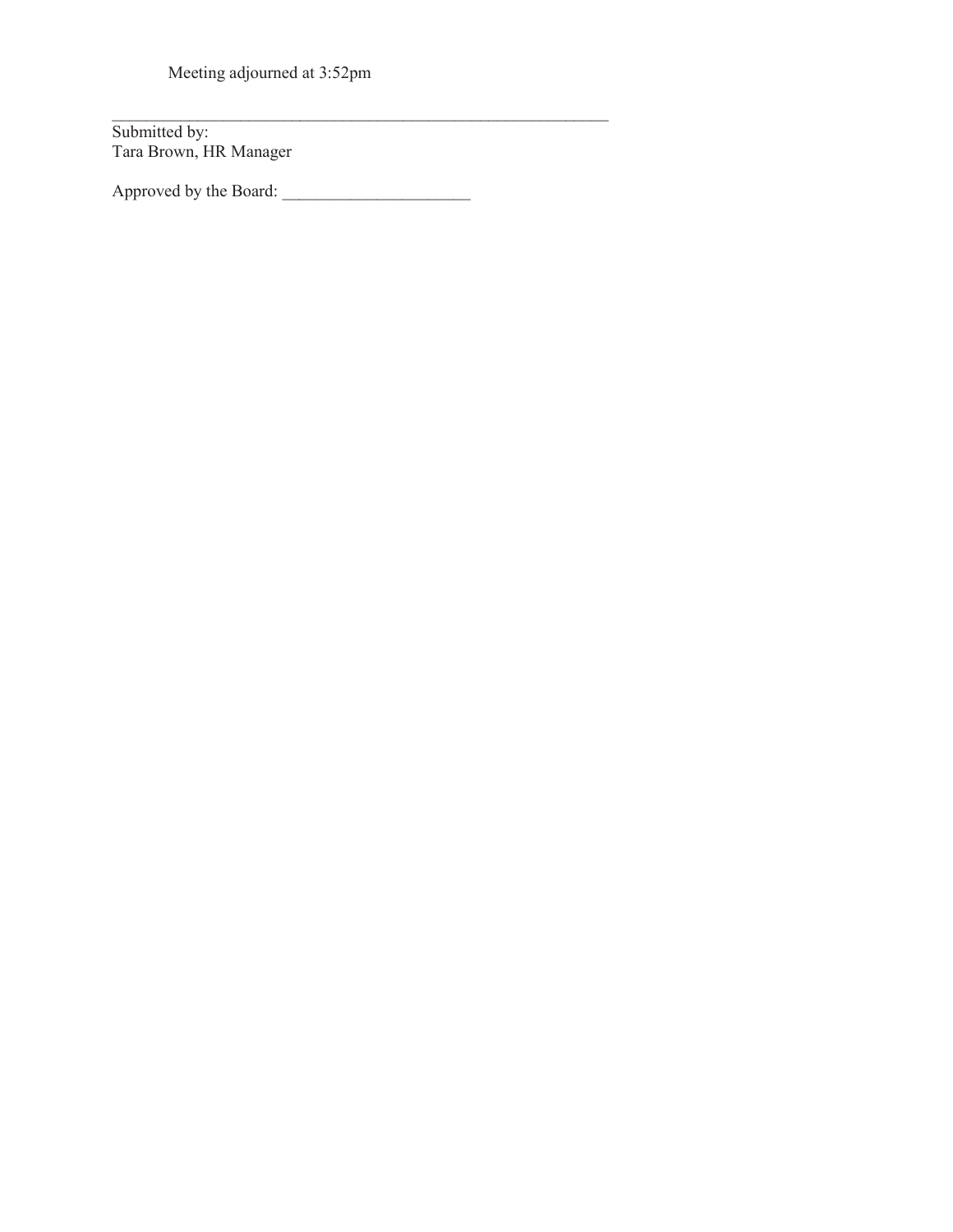

# Non-Bargaining Unit Employees Personnel Board Meeting October 24, 2019

The City of Carbondale's Non-Bargaining Unit Employees (NBUE) Personnel Board held a regular meeting on Thursday, October 24, 2019, in Conference Room 112 of the Civic Center, 200 S. Illinois Avenue.

#### **1. Call to Order**

The meeting was called to order at 2:04 pm by Chair Jarin Dunnigan

### **2. Roll Call**

Present: Jarin Dunnigan, Dave Chamness, Chuck Vaught, Arnold Taylor Christina Kuhns and Cory Cawthon Also Present: Tara Brown

#### **3. Approval of Minutes**

Christina noted that Jarin Dunnigan chaired the meeting, she was in attendance and the next meeting was October 24, 2019 instead of September 26, 2019.

Motion was made to approve the minutes with corrections by Dave Chamness and second by Chuck Vaught. VOTE: All approved; Motion passed.

#### **4. Old Business**

#### **A. Employee Handbook**

The Board members reviewed each page of the handbook and made corrections up to page 31. The Board agreed to meet next month to review the remaining pages of the handbook.

#### **B. Longevity**

Tara Brown noted that Jeff Davis wanted to know exactly what the Board wanted from finance in reference to longevity pay. Dave Chamness stated that the unions have received longevity and the teamsters received an additional bump with their annual increase. Tara Brown noted that she could pull the years of service to see who would be affected going forward. The Board members would like an update from the City Manager on the status of longevity for Non-Bargaining Employees and will the tenure employees be considered for an increase. Tara Brown noted she would check with the City Manager to see where we are on the discussion about longevity information that Jeff Davis gathered in reference to longevity for employees at 5, 15 and 20 years.

#### **5. New Business**

Christina Kuhns prepared a spreadsheet showing Christmas Eve day off from 2020 to 2026 as it is written in the Personnel Rules and Regulations on the exception for weekend days. Christina Kuhns presented options A thru C for the board to review. Tara Brown noted that Gary Williams is considering the full day off on Christmas Eve in 2020 but would present this spreadsheet to Gary Williams for review. The Board members discussed that the entire City of Carbondale is slow during the Holiday's. Corey Cawthon asked if an employee had to work on the Holiday would they get Holiday pay. Jarin Dunnigan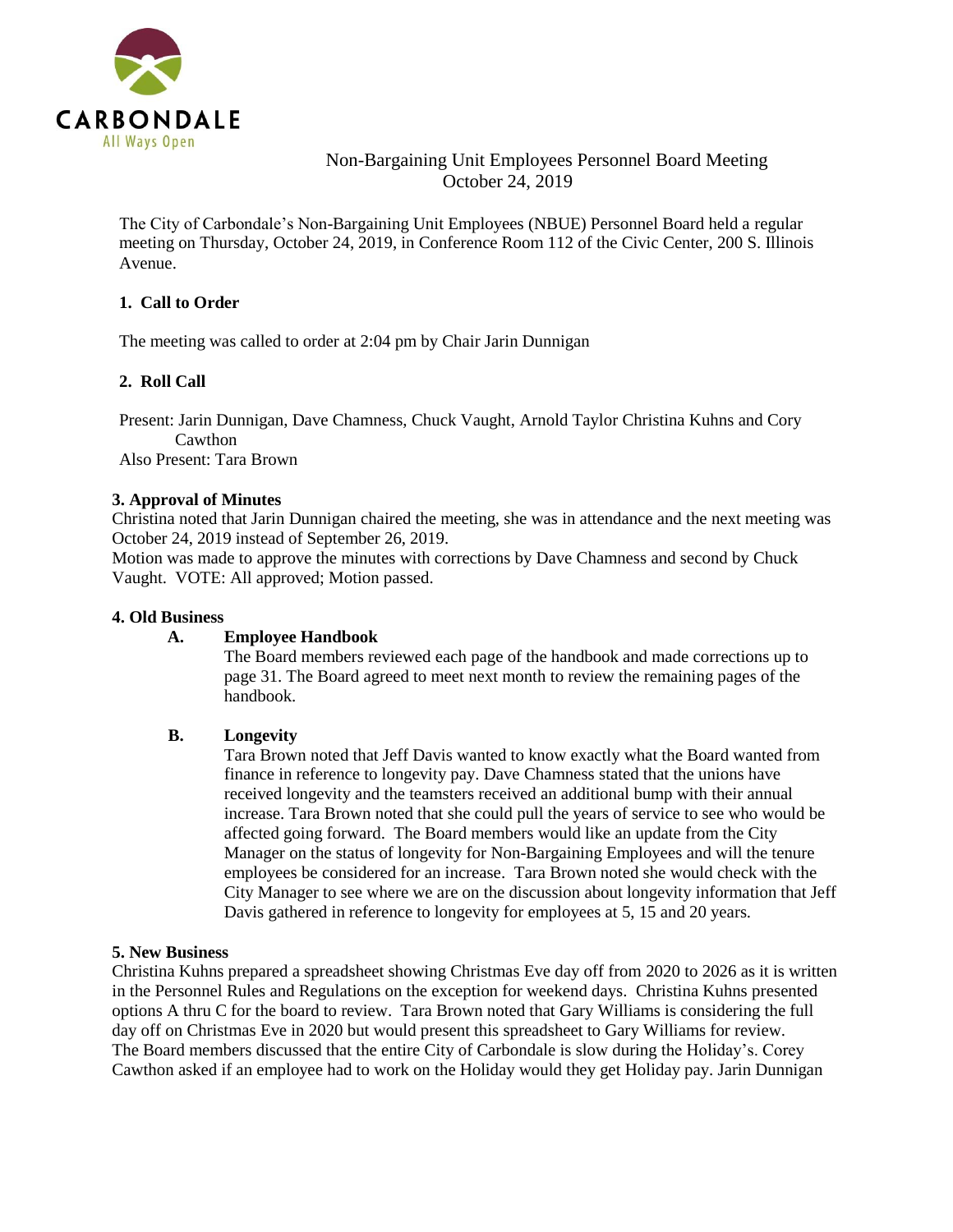note that the employees would receive Holiday pay. Tara Brown explained that this is a cost that Jeff Davis would have to budget in FY 2021 for all departments that would be affected by the change. Jarin Dunnigan noted that if approved the Unions would try to negotiate this in their contracts but we would cross that bridge when we get there. Dave Chamness noted that this would affect refuse and recycling because if off Thursday and Friday, it would push back trash but doubts that they would be able to take time off like that. Tara Brown noted that she would present the information to the City Manager for review.

#### **6. Public Comments & Questions**

#### **7. Announcements**

Next meeting will be held November 14, 2019 at 2:00 pm

#### **8. Adjournment**

Motion was made to adjourn the meeting by Dave Chamness and seconded by Arnold Taylor. Meeting adjourned at 3:55pm

Submitted by: Tara Brown, HR Manager

Approved by the Board: \_\_\_\_\_\_\_\_\_\_\_\_\_\_\_\_\_\_\_\_\_\_

\_\_\_\_\_\_\_\_\_\_\_\_\_\_\_\_\_\_\_\_\_\_\_\_\_\_\_\_\_\_\_\_\_\_\_\_\_\_\_\_\_\_\_\_\_\_\_\_\_\_\_\_\_\_\_\_\_\_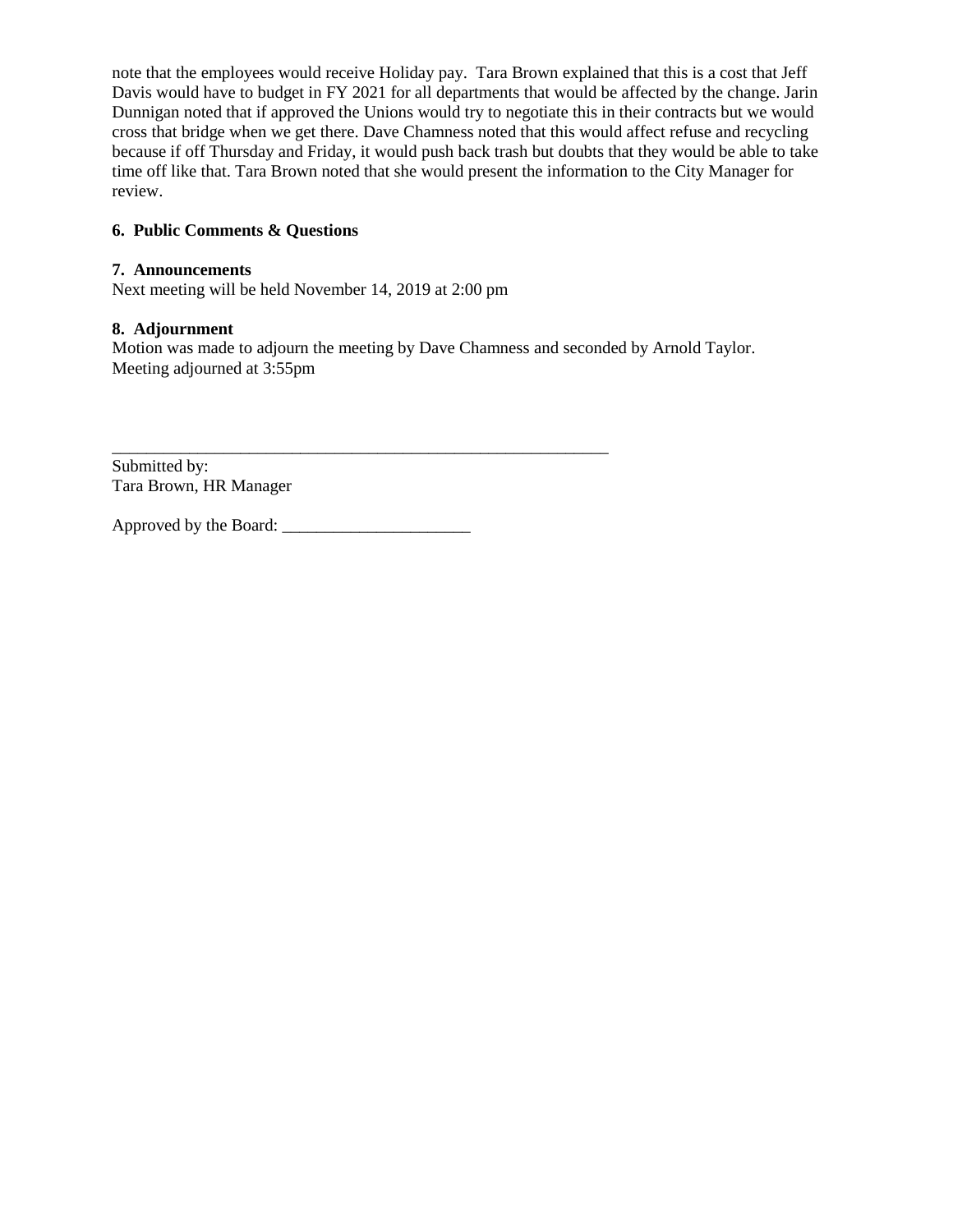# NON-BARGAINING UNIT EMPLOYEES PERSONNEL BOARD REQUEST FOR ACTION

DATE: ITEM NO.

Attached are the minutes of the Non-Bargaining Unit Employees Personnel Board's Regular Meeting held on October 24, 2019. Board approval is requested.

\_\_\_\_\_\_\_\_\_\_\_\_\_\_\_\_\_\_\_\_\_\_\_\_\_\_\_\_\_\_\_\_\_\_\_\_\_\_\_\_\_\_\_\_\_\_\_\_\_\_\_\_\_\_\_\_\_\_\_\_\_\_\_\_\_\_

| Motion by: | Second by: |
|------------|------------|
|            |            |

To\_\_\_\_\_\_\_\_\_\_\_\_\_\_\_\_\_\_\_\_\_\_\_Pending\_\_\_\_\_\_\_\_\_\_\_\_\_\_\_\_\_\_\_\_\_\_\_\_\_\_\_\_\_\_\_\_\_\_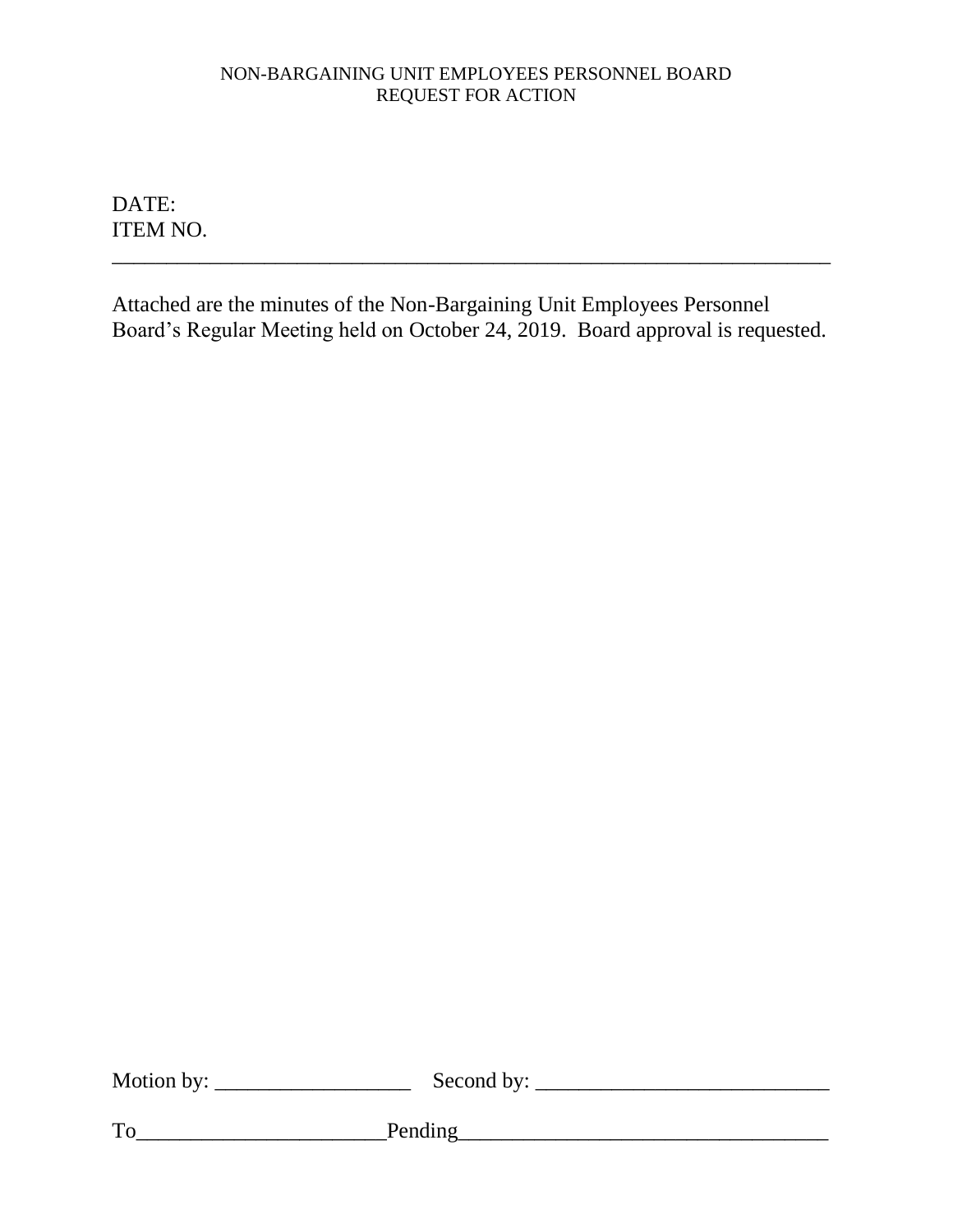

# **Non-Bargaining Unit Employees Personnel Board Meeting November 14, 2019**

The City of Carbondale's Non-Bargaining Unit Employees (NBUE) Personnel Board held a regular meeting on Thursday, November 14, 2019, in Conference Room 103 of the Civic Center, 200 S. Illinois Avenue.

#### **1. Call to Order**

The meeting was called to order at 2:04 pm by Vice-Chair David Chamness.

### **2. Roll Call**

Present: Jarin Dunnigan, Dave Chamness, Christina Kuhns, Arnold Taylor, Chuck Vaught and Corey Cawthon

Also Present: Tara Brown, Phillip Williams, Trevor Rogers, Carl Bailey, Bradley Chapman and Ben Hencke

Board members agreed to move the New Business on the agenda due to guest attending to ask question about the agenda items listed in reference to Longevity pay vs Merit.

#### **3. Approval of Minutes**

Christina Kuhns noted that Corey is spelled incorrectly, add a coma before Arnold Taylor, Christmas Eve days off from 2020 to 2029. Christina Kuhns noted that the end of the Christmas Eve discussion, Jarin Dunnigan and Dave Chamness made comments that needed correction. Jarin noted that the correction is the comment referencing that the unions might negotiate this in the future and the City Manager will have to deal with the unions. Dave noted to add 10 years to the longevity discussion.

Motion was made by Dave Chamness and second by Chuck Vaught to approve the minutes with corrections from the meeting. VOTE: All approved; Motion passed.

#### **4. New Business**

A. Christmas Eve Holiday Leave Update

Tara Brown noted that the City Manager approved the full day of Christmas Eve off in 2020 and would not like to put this into policy. The City Manager noted that he would have to see how much it would cost the City and how it would affect the budget in the future. Jarin noted for our guest that the board presented information to the City Manager to potentially look into NBUE have a full day off on Christmas Eve in the future. Jarin explained that NBUE are the only employees to get  $\frac{1}{2}$  day off on Christmas Eve. Christina noted that based on the current policy, we will not receive Christmas Eve off for the next 3 years. Tara suggested that the board table this discussion until next summer to discuss with the City Manager about considering the full day off on Christmas Eve in the future. Jarin noted that the Christmas holiday fluctuates but adding the full day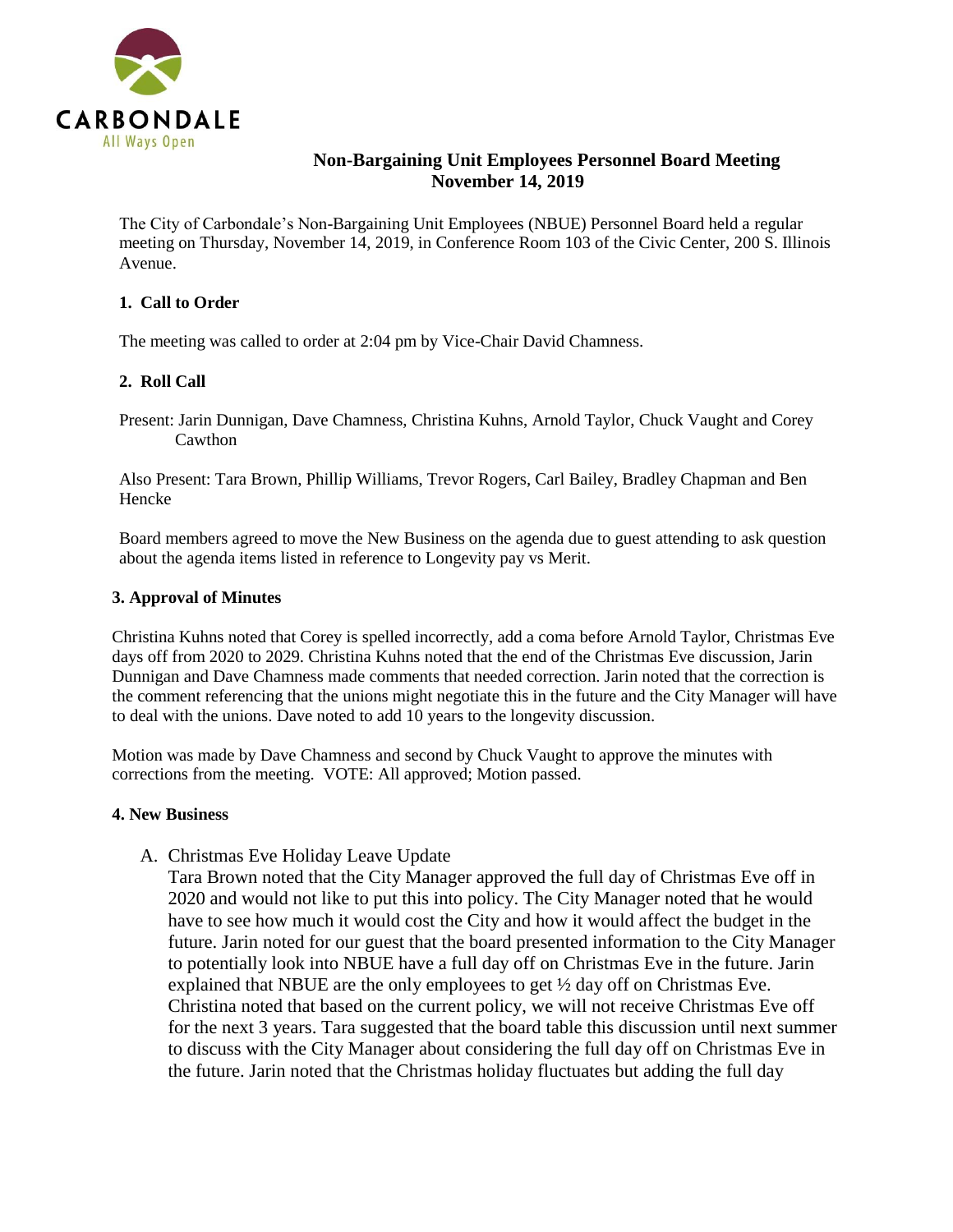Employees Personnel Board Meeting November 14, 2019 - Page 2

> off on Christmas Eve would be a benefit of the family friendly plan for the City as suggested by the City Manager.

B. Discussion on Longevity Pay vs Merit

Tara noted that she met with the City Manager and Jeff Davis to discuss longevity for the NBUE. Jeff Davis stated that it has been over 20 years since NBUE received longevity and the plan would be to go forward on May 1. Jeff stated that going back would not be cost effective for the City. Tara noted that there was discussion in reference to the paygrade structure and how longevity would affect the employee paygrade structure. The board discussed the various concerns with how longevity would not affect the employee's paygrade structure and various concerns with the previous step plan which resulted in the pay grade changes. Jarin noted that longevity has to start somewhere to help the future employees and this will help with retention of employees. Jarin explained that longevity was a springboard off of the discussion about evaluations and merits if tied to an increase. The board made a recommendation to implement a mechanism to provide an increment for post years to keep in place which would require some additional information. The board would like to request a financial impact report with the percentages, rollout plan and the cost effect to the city, as well as input from the City Manager.

Dave Chamness asked that Tara send out a copy of the pay grades to the board members.

Jarin asked for there are any comments and/or questions.

Carl Bailey was concerned with merit vs longevity and if longevity would go back. Carl stated that he has been with the City for 18 years and taking into consideration that he received a merit 2 years after starting, cost of living varying from year to year and furloughed but was given back in vacation days.

#### **5. Old Business**

The Board members reviewed the Employee Handbook with previous corrections. The board suggested that Tara continue to make the necessary corrections and email the updated copy to the board members.

#### **6. Public Comments & Questions**

#### **7. Announcements**

Next meeting - TBD

#### **8. Adjournment**

Motion was made by Dave Chamness and seconded by Chuck Vaught adjourn. Meeting adjourned at 4:36 p.m.

Submitted by: Tara Brown, HR Manager

Approved by the Board: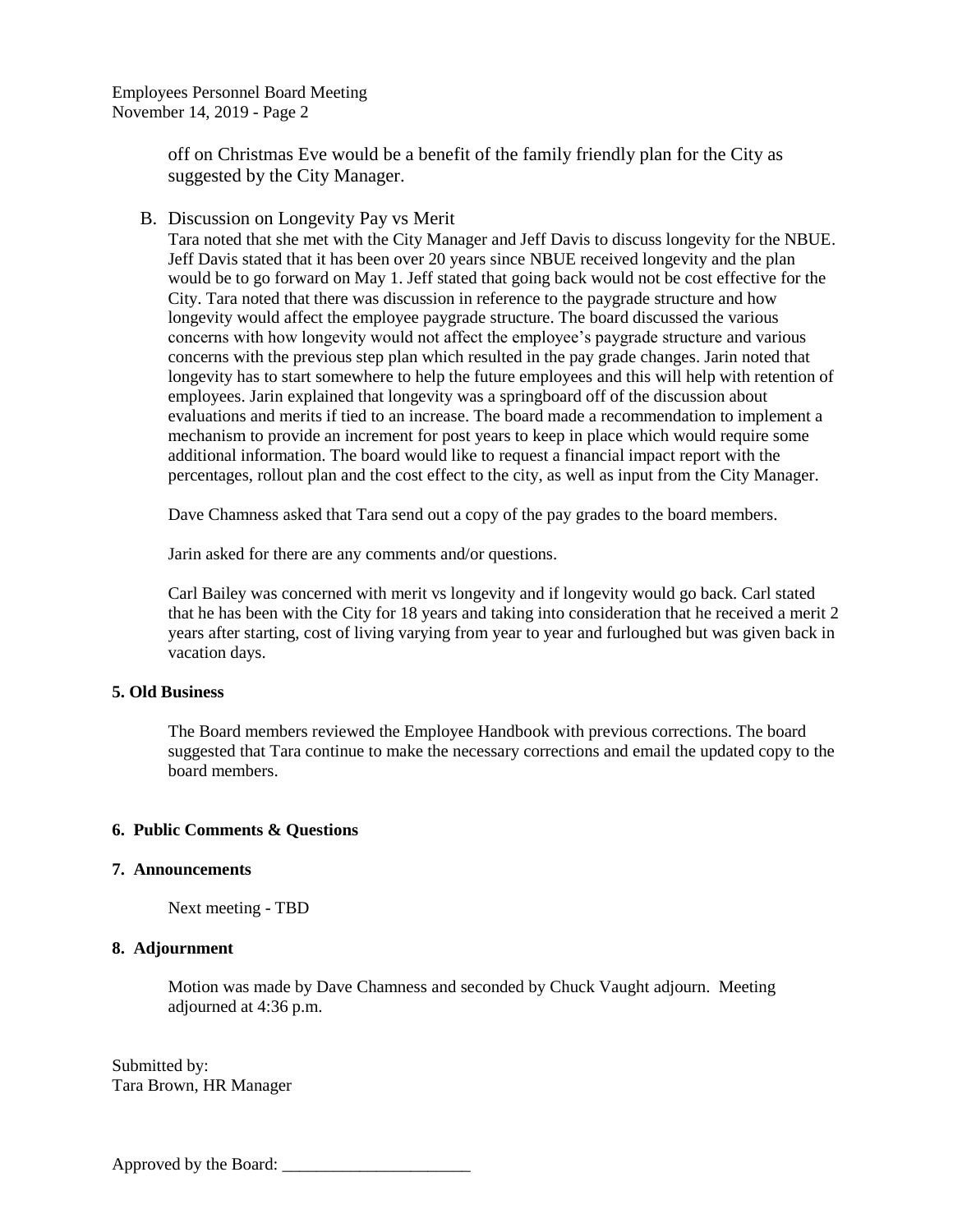# NON-BARGAINING UNIT EMPLOYEES PERSONNEL BOARD REQUEST FOR ACTION

\_\_\_\_\_\_\_\_\_\_\_\_\_\_\_\_\_\_\_\_\_\_\_\_\_\_\_\_\_\_\_\_\_\_\_\_\_\_\_\_\_\_\_\_\_\_\_\_\_\_\_\_\_\_\_\_\_\_\_\_\_\_\_\_\_\_

DATE: ITEM NO.

Attached are the minutes of the Non-Bargaining Unit Employees Personnel Board's Regular Meeting held on November 14, 2019. Board approval is requested.

| Motion by: | Second by: |
|------------|------------|
|            |            |

 $To$  Pending Pending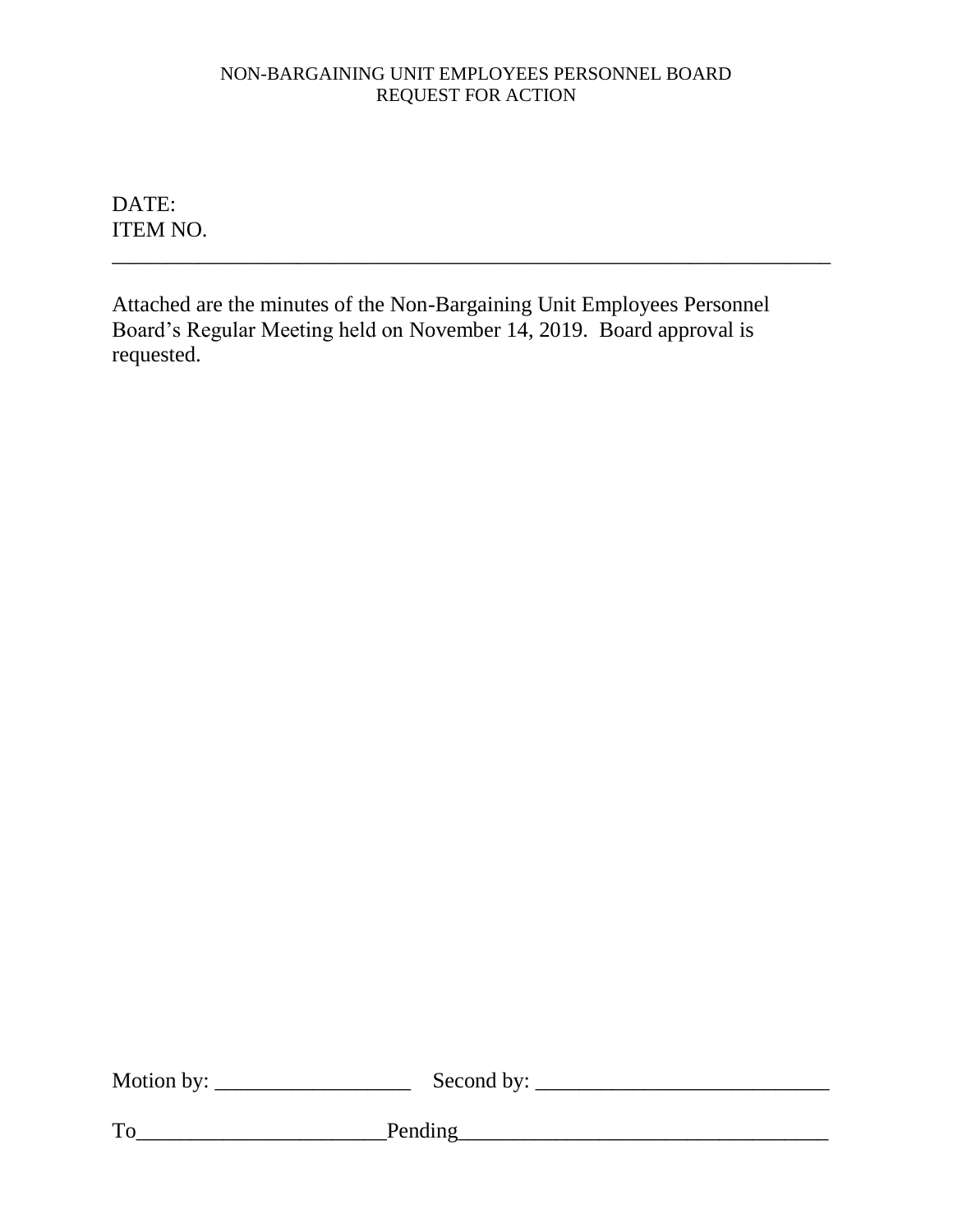

# Non-Bargaining Unit Employees Personnel Board Meeting October 16, 2020

The City of Carbondale's Non-Bargaining Unit Employees (NBUE) Personnel Board held a regular meeting on Friday, October 16, 2020, on Zoom

#### **1. Call to Order**

The meeting was called to order at 11:02 am by Chair Jarin Dunnigan

#### **2. Roll Call**

Present: Jarin Dunnigan, Dave Chamness, Chuck Vaught, Arnold Taylor, Christina Kuhns and Corey Cawthon

Also Present: Tara Brown, Dan Reed, KaSandra Wren, Corey Cawthon, Susie Toliver and Trevor Rogers

#### **3. Approval of Minutes**

Dave Chamness noted a correction to capitalize Board in section 4 B. Dave asked if Tara could send out the current pay grade scale.

Motion was made to approve the minutes with corrections by Dave Chamness and second by Arnold Taylor. VOTE: All approved; Motion passed.

#### **4. Old Business**

#### **B. Longevity**

Jarin Dunnigan gave a brief overview of the previous discussions about longevity for non-bargaining employees. Tara Brown noted that Jeff Davis presented a longevity plan to Council before the FY2021 budget approval became effective May 1. During our last meeting the Board wanted to present a proposal to the City Manager to offer tenure employees a bump before rolling out this plan. Jarin Dunnigan gave insight into his meeting with the City Manager suggesting that the Board create a longevity policy to have codified by Council. Jarin noted that this is a good step for all employees going forward because they will receive a 2.5% increase when the employee reaches their anniversary date at 5, 10, 15 years etc. Jarin Dunnigan noted that with recommendation from the Board to make the longevity effective from January 1, 2020. Jarin Dunnigan shared a rough draft of a sample longevity policy more in line with the union language. Arnold Taylor noted that this might push most retirees over their allowable earnings. Jarin Dunnigan noted that IMRF has a 3 to 4 year past year review which should not hurt the employee. Chuck Vaught asked about checking the archives to find the language used in the 90's before the PAM study. Dave Chamness asked about the concerns with salary overlapping with supervisor's when the employee received the cost of living and longevity. Jarin noted that the City Manager is aware of these issues and will be addressing them on an individual basis. Christina Kuhns noted that it might be fair to give tenure employees a 2.5% increased for their past service of 5,10,15+ years when this is rolled out. Dave Chamness suggested using the teamster contract verbiage to include the 30 and 35 years of service for longevity. Jarin Dunnigan noted that he would look into a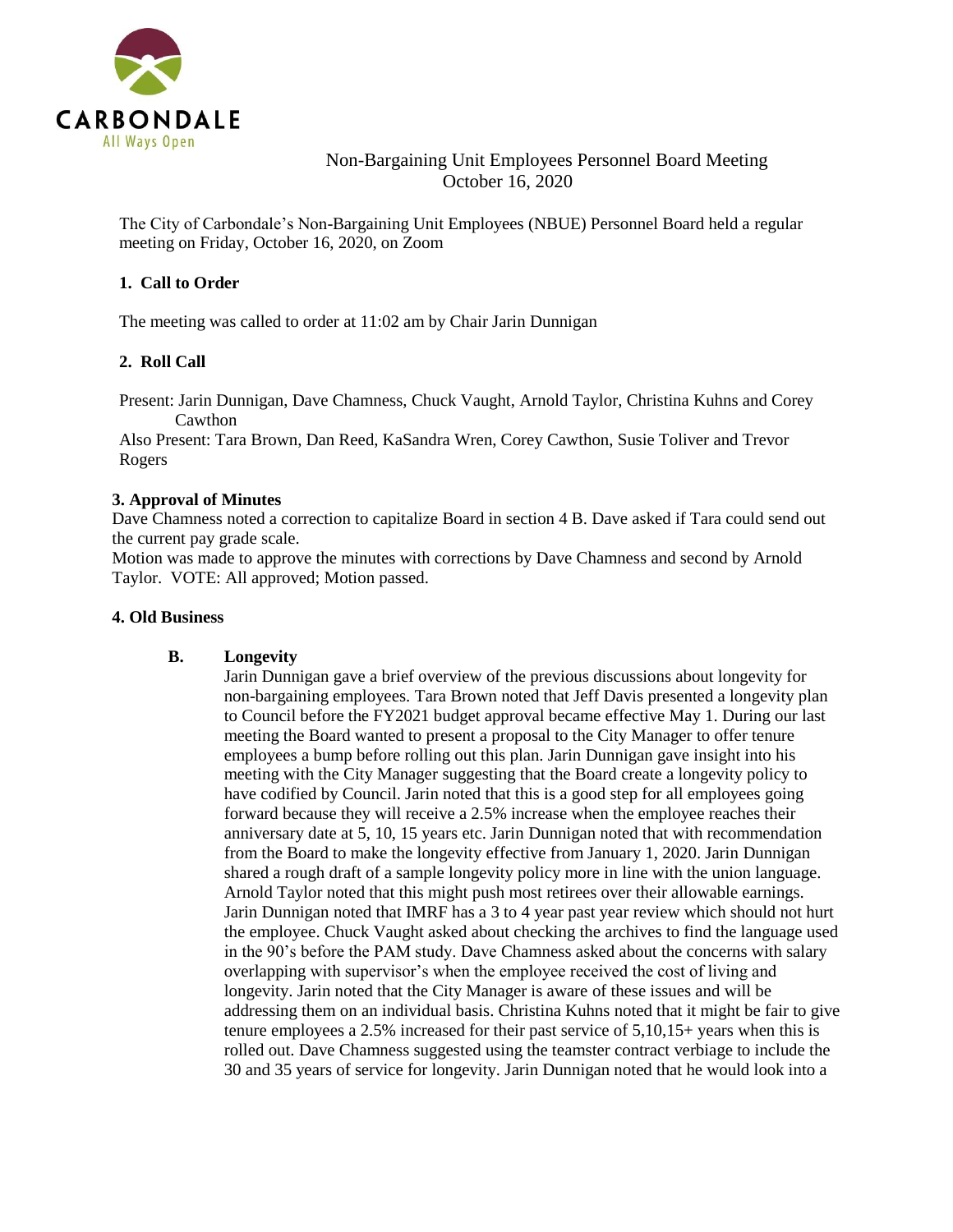few things with making it fair before implementation of the longevity plan and what mechanisms to address overlapping issues.

#### **A. Employee Handbook**

Jarin Dunnigan explained that the handbook project was in the works last year and was given to HR to simplify but the pandemic has added some additional policies and updates. Jarin noted that we could send the rough draft to someone else to review for errors and formatting. Tara Brown suggested that the Board discuss the change at the next meeting and vote to submit to a company to professionally format and make the necessary corrections on imagining and add the logo. Jarin Dunnigan noted that this will not be codified but will be reviewed by the Council.

#### **5. New Business**

#### A. **Covid/Furlough Concerns**

Jarin Dunnigan noted that there have been some concerns from employees and wanted to know if the Board has any additional concerns that they would like to discuss. Tara Brown noted that Jeff Davis applied for a relief grant to assist the City with funding due to the effects from Covid and waiting on approval. Tara Brown stated that formal notification is being drafted to cease furloughs and will send out the information to all employees. Corey Cawthon asked if employees have schedules days, should they continue to take those day off. Tara Brown stated that everything will remain status quo until further notice. Christina Kuhns received questions about the employees who had already taken furlough days, will they be docked because it seems that they received a free vacation. Jarin Dunnigan noted that it seems that way but the employees will be reimbursed for their time off because we had to work with the information given.

#### **6. Public Comments & Questions**

KaSandra Wren asked about the Covid furloughs. Jarin Dunnigan noted that employees hired after May 1, will not have to furlough.

#### **7. Announcements**

Next meeting will be held November 19, 2020 at 11:00 am

\_\_\_\_\_\_\_\_\_\_\_\_\_\_\_\_\_\_\_\_\_\_\_\_\_\_\_\_\_\_\_\_\_\_\_\_\_\_\_\_\_\_\_\_\_\_\_\_\_\_\_\_\_\_\_\_\_\_

#### **8. Adjournment**

Motion was made to adjourn the meeting by Dave Chamness and seconded by Arnold Taylor. Meeting adjourned at 12:00pm

Submitted by: Tara Brown, HR Manager

Approved by the Board: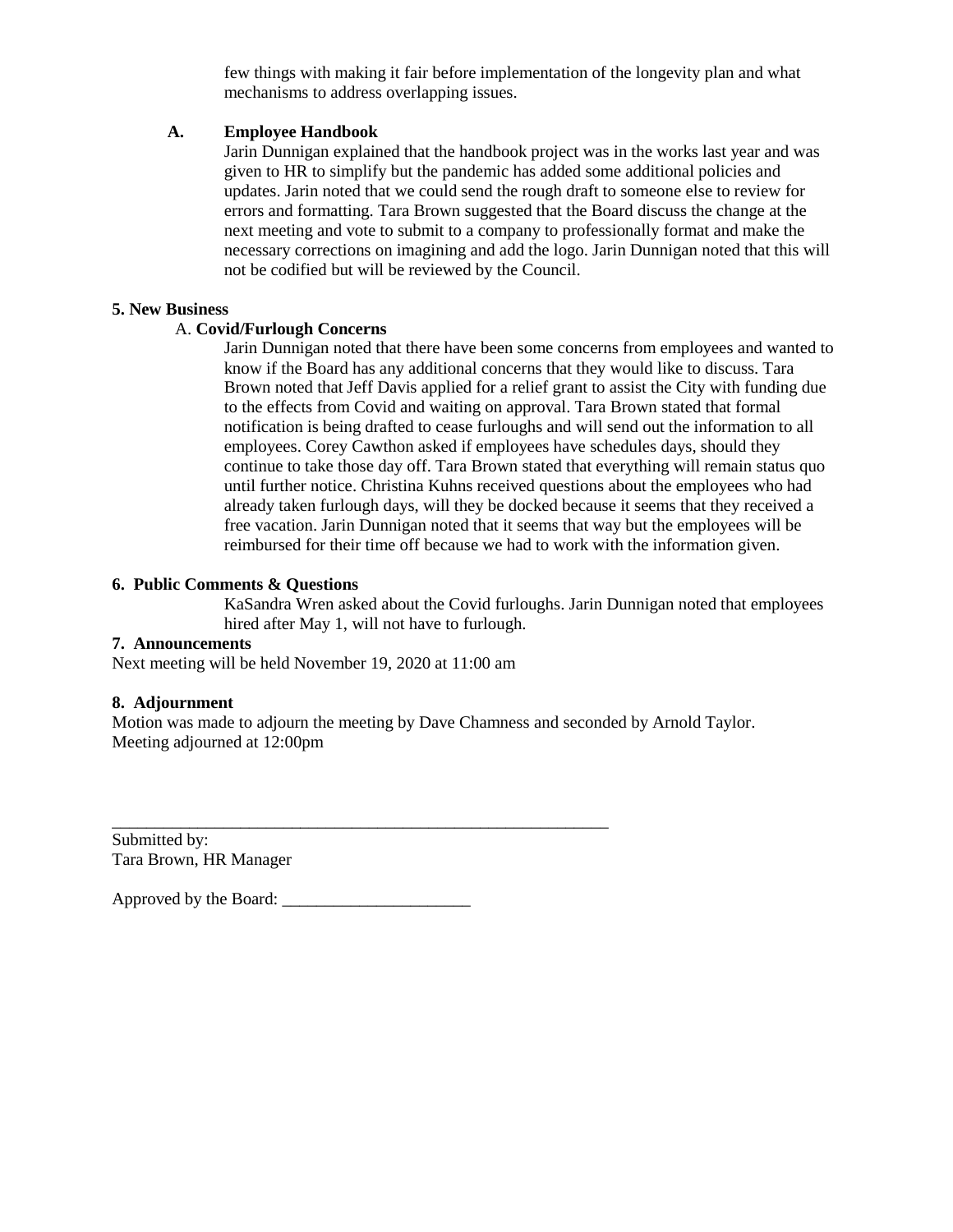# NON-BARGAINING UNIT EMPLOYEES PERSONNEL BOARD REQUEST FOR ACTION

DATE: ITEM NO.

Attached are the minutes of the Non-Bargaining Unit Employees Personnel Board's Regular Meeting held on October 16, 2020. Board approval is requested.

\_\_\_\_\_\_\_\_\_\_\_\_\_\_\_\_\_\_\_\_\_\_\_\_\_\_\_\_\_\_\_\_\_\_\_\_\_\_\_\_\_\_\_\_\_\_\_\_\_\_\_\_\_\_\_\_\_\_\_\_\_\_\_\_\_\_

| Motion by: | Second by: |
|------------|------------|
|            |            |

To\_\_\_\_\_\_\_\_\_\_\_\_\_\_\_\_\_\_\_\_\_\_\_Pending\_\_\_\_\_\_\_\_\_\_\_\_\_\_\_\_\_\_\_\_\_\_\_\_\_\_\_\_\_\_\_\_\_\_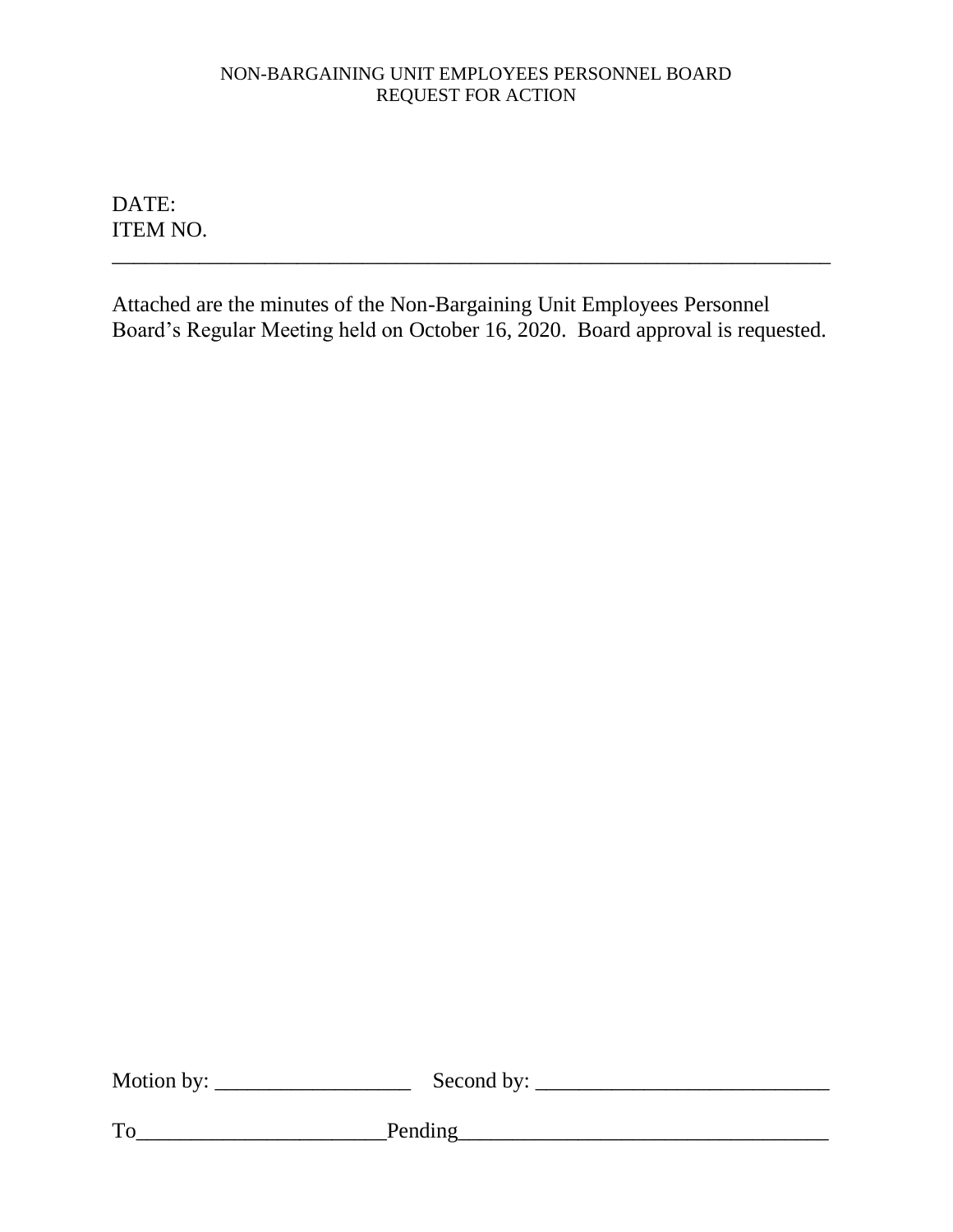

# **Non-Bargaining Unit Employees Personnel Board Meeting November 19, 2020**

The City of Carbondale's Non-Bargaining Unit Employees (NBUE) Personnel Board held a regular meeting on Thursday, November 19, 2020, on Zoom

#### **1. Call to Order**

The meeting was called to order at 2:03 pm by Jarin Dunnigan.

#### **2. Roll Call**

Present: Jarin Dunnigan, Dave Chamness, Christina Kuhns, Arnold Taylor, Chuck Vaught and Corey Cawthon

Also Present: Tara Brown and Anthony Harrison

#### **3. Approval of Minutes**

Chuck Vaught a correction on the last page stating necessary corrections and will not be codified in the Employee Handbook section. Correct the statement in public comments and questions to we will not have to furlough.

Motion was made by Chuck Vaught and second by Dave Chamness to approve the minutes with corrections from the meeting. VOTE: All approved; Motion passed.

#### **4. Old Business**

A. Discussion on Longevity Pay

Jarin Dunnigan suggested that table this discussion for the next meeting because the goal was to submit the proposal to the City Manager to present the policy to Council. Jarin Dunnigan suggested that the Board will hold the discussion over until the next meeting to vote on the policy to go the Council. Dave Chamness agreed that we can table this until the next meeting and will allow for additional comments from the Non-Bargaining employees. Tara noted that she met with the City Manager and Jeff Davis to discuss longevity for the NBUE. Jarin Dunnigan reviewed that policy changes with the Board and noted that as per the City Manager, the policy will be retroactive as of May 1, 2020. Chuck Vaught referenced the continuation of service and the previous issues with FMLA. Tara Brown noted that unpaid FMLA can affect the employees' accruals but approved FMLA will not cause a break-in service. Jarin Dunnigan noted that this policy will affect a number of employees. The Board discussed various issues with past anniversary dates and employees retiring before their next 5-year anniversary. The Board discussed various suggestions on how to accommodate those employees who missed their 5, 10 and/or 15-year anniversary. Christina Kuhns noted that at the last meeting, she suggested the flat 2.5% for everyone who had been here 5 years or more. Jarin Dunnigan noted that Jeff Davis did the calculations which was not fiscally possible for the City. The Board discussed various options to provide an accommodation or compensation for the employees who missed their longevity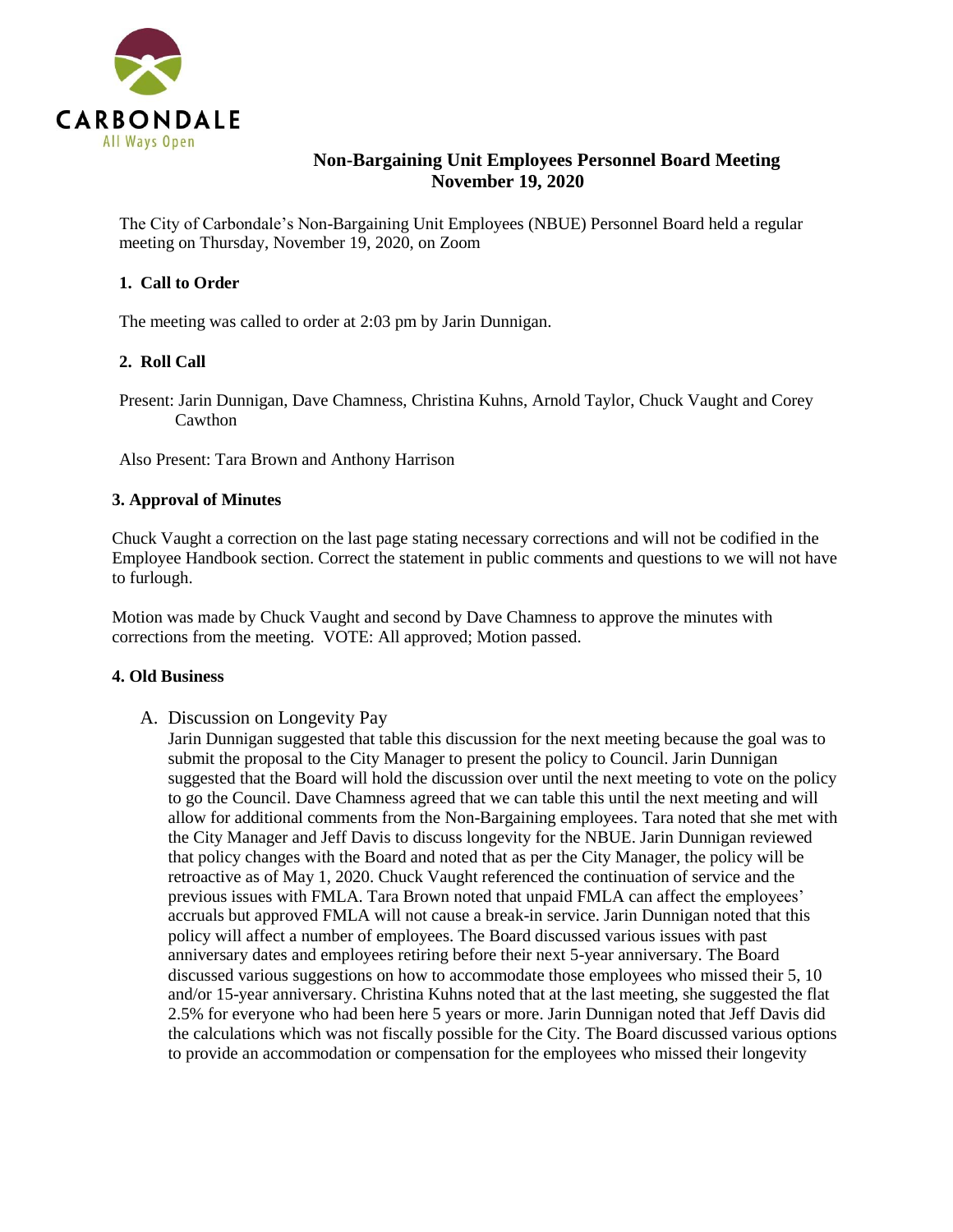anniversary. Arnold Taylor noted that the longevity policy is a long time coming. Corey Cawthon suggested polling the employees to feedback on this longevity policy and to see if they have suggestions on non-fiscal accommodations. Tara Brown noted that we might be able to use survey monkey as a platform to get feedback. Corey Cawthon and Christina Kuhns will create a survey to post on survey monkey. Jarin Dunnigan noted that this will let employees know what we are doing. Corey Cawthon shared that this will let employees know that we care about their input.

#### B. Employee Handbook:

The Handbook is being reviewed and formatted at this time. Tara Brown noted that we need to add some mandated policies from IML as well as some new federal guidelines. Hope to have this completed by the end of the year or first of 2021.

#### C. Covid/Furlough:

Jarin Dunnigan noted that Covid is still out there and we will continue to social distance and wear mask. No grievances in reference to furloughs. Tara Brown noted that HR will send out a Holiday reminder to remember to stay safe.

#### **5. New Business**

None

#### **6. Public Comments & Questions**

#### **7. Announcements**

Next meeting – December 1, 2020

#### **8. Adjournment**

Motion was made by Dave Chamness and seconded by Chuck Vaught adjourn. Meeting adjourned at 4:36 p.m.

Submitted by: Tara Brown, HR Manager

Approved by the Board: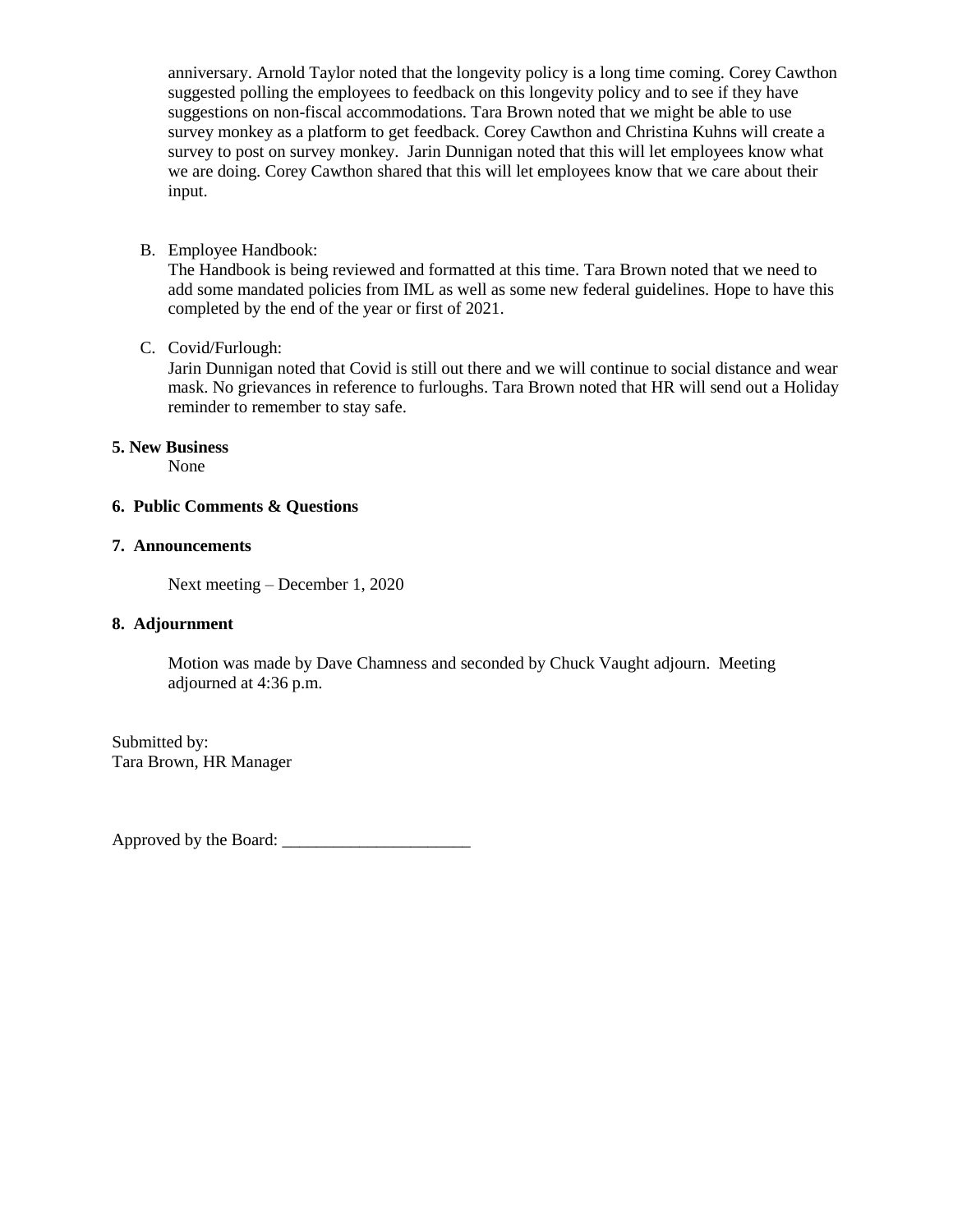# NON-BARGAINING UNIT EMPLOYEES PERSONNEL BOARD REQUEST FOR ACTION

DATE: ITEM NO.

Attached are the minutes of the Non-Bargaining Unit Employees Personnel Board's Regular Meeting held on November 19, 2020. Board approval is requested.

\_\_\_\_\_\_\_\_\_\_\_\_\_\_\_\_\_\_\_\_\_\_\_\_\_\_\_\_\_\_\_\_\_\_\_\_\_\_\_\_\_\_\_\_\_\_\_\_\_\_\_\_\_\_\_\_\_\_\_\_\_\_\_\_\_\_

| Motion by: | Second by: |  |
|------------|------------|--|
|            |            |  |
| To         | Pending    |  |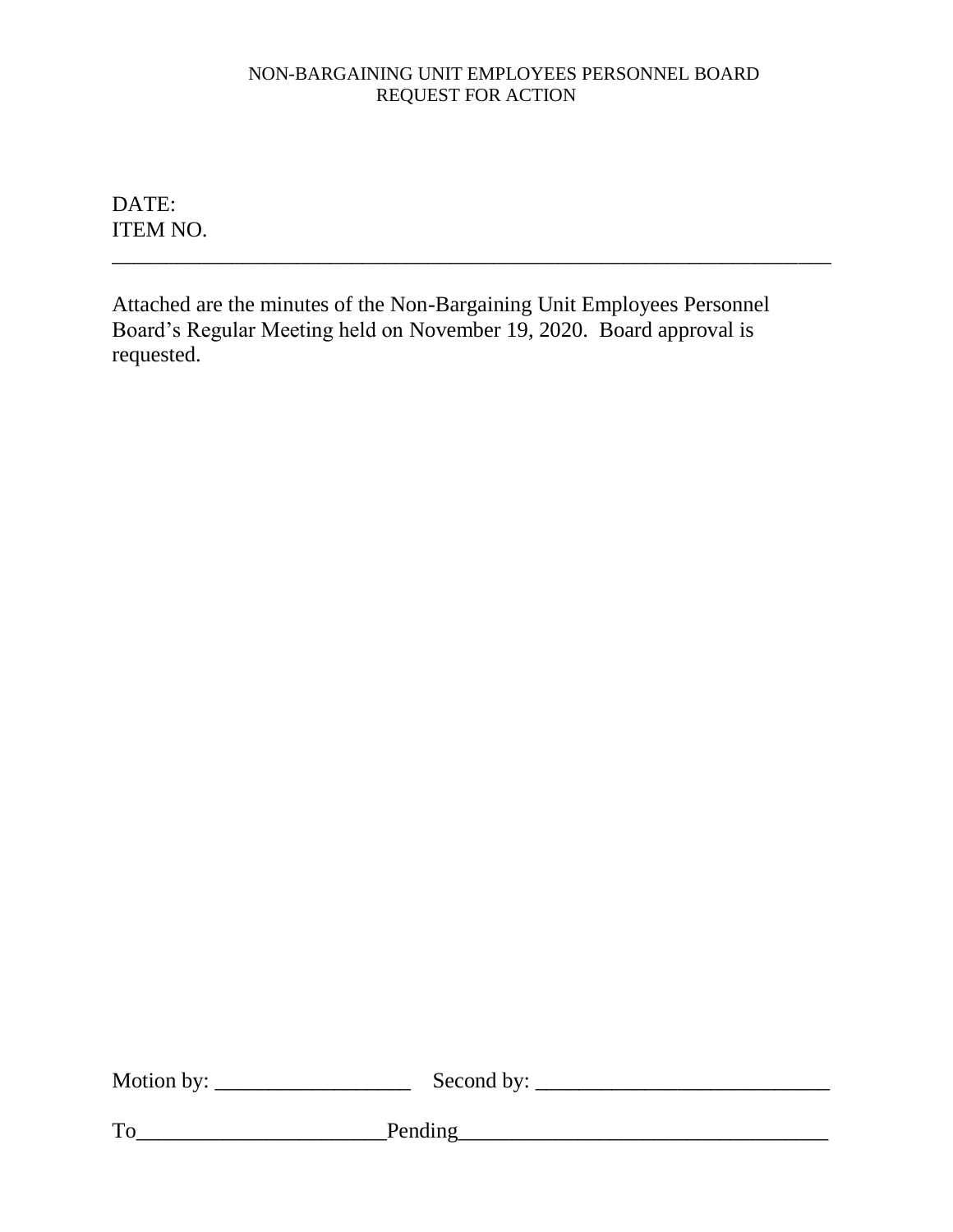

# **Non-Bargaining Unit Employees Personnel Board Meeting December 1, 2020**

The City of Carbondale's Non-Bargaining Unit Employees (NBUE) Personnel Board held a regular meeting on Tuesday, December 1, 2020, on Zoom

#### **1. Call to Order**

The meeting was called to order at 2:02 pm by Jarin Dunnigan.

#### **2. Roll Call**

Present: Jarin Dunnigan, Dave Chamness, Christina Kuhns, Chuck Vaught and Corey Cawthon

Also Present: Tara Brown

#### **3. Approval of Minutes**

Board agreed to approve the November 19, 2020 minutes at the next meeting.

#### **4. Old Business**

A. Vote on Longevity Pay Policy

Jarin Dunnigan reference an email conversation with the City Manager on November 20,2020 to discussion the final changes to the Longevity policy. Jarin noted that the Board realizes that a number of employees will not receive longevity if they plan to retire before their next five-year anniversary date. The Board discussed and various scenarios of situations that might occur within their departments and within the City. Jarin stated that the City Manager is aware that due to implementing the longevity policy, there will be some case by case situations that will have to be reviewed but we have to start somewhere. The Board discussed taking action on the longevity proposal with suggested corrections.

Corey Cawthon made the motion to submit the Longevity Pay policy with corrections to the City Manager to present to the City Council. Christina Kuhns second the motion. VOTE: All approved; Motion passed.

#### **5. New Business**

None

**6. Public Comments & Questions** 

None

#### **7. Announcements**

Next meeting – January 21, 2021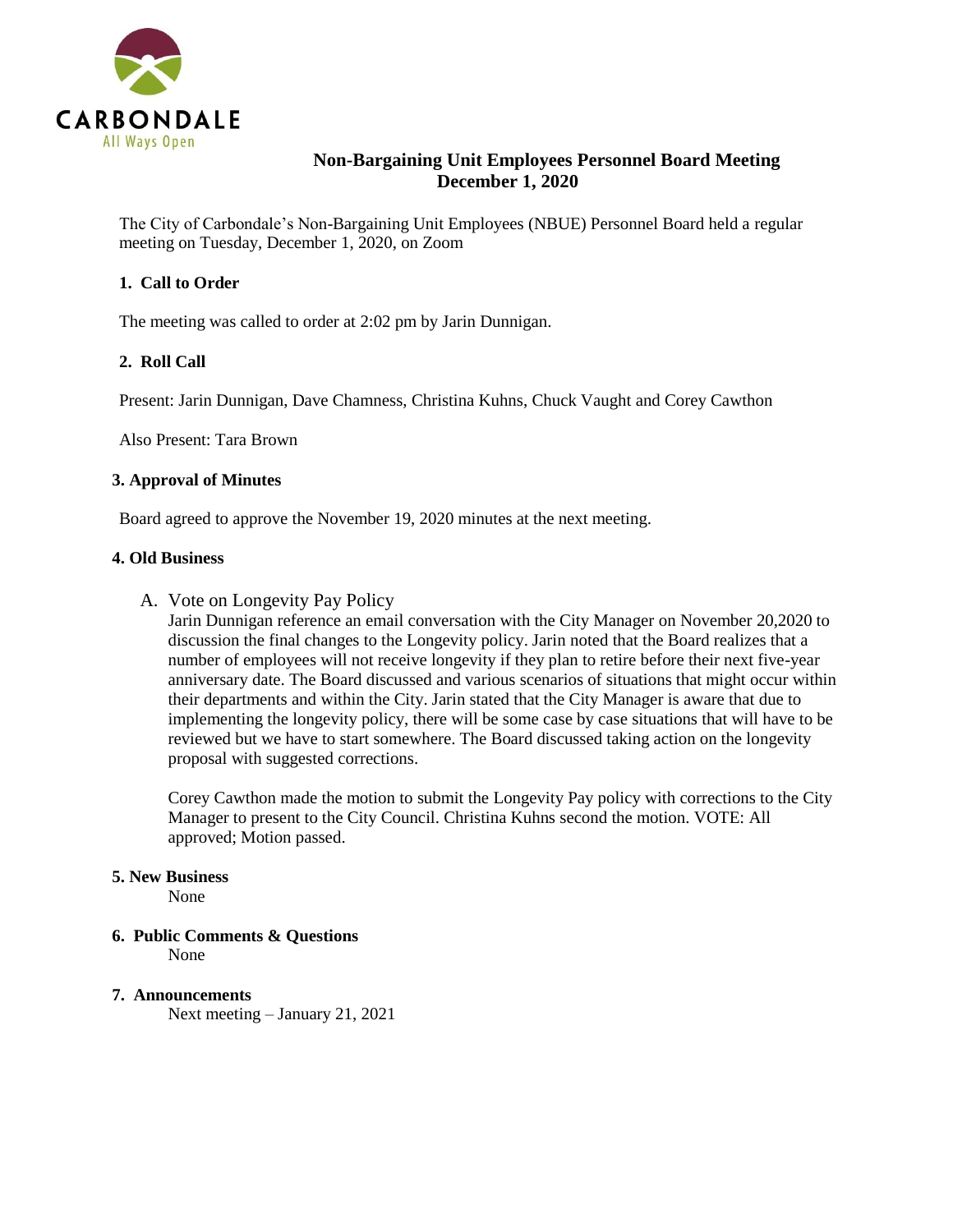# **8. Adjournment**

Motion was made by Dave Chamness and seconded by Chuck Vaught adjourn. Meeting adjourned at 2:56 p.m.

Submitted by: Tara Brown, HR Manager

Approved by the Board: \_\_\_\_\_\_\_\_\_\_\_\_\_\_\_\_\_\_\_\_\_\_